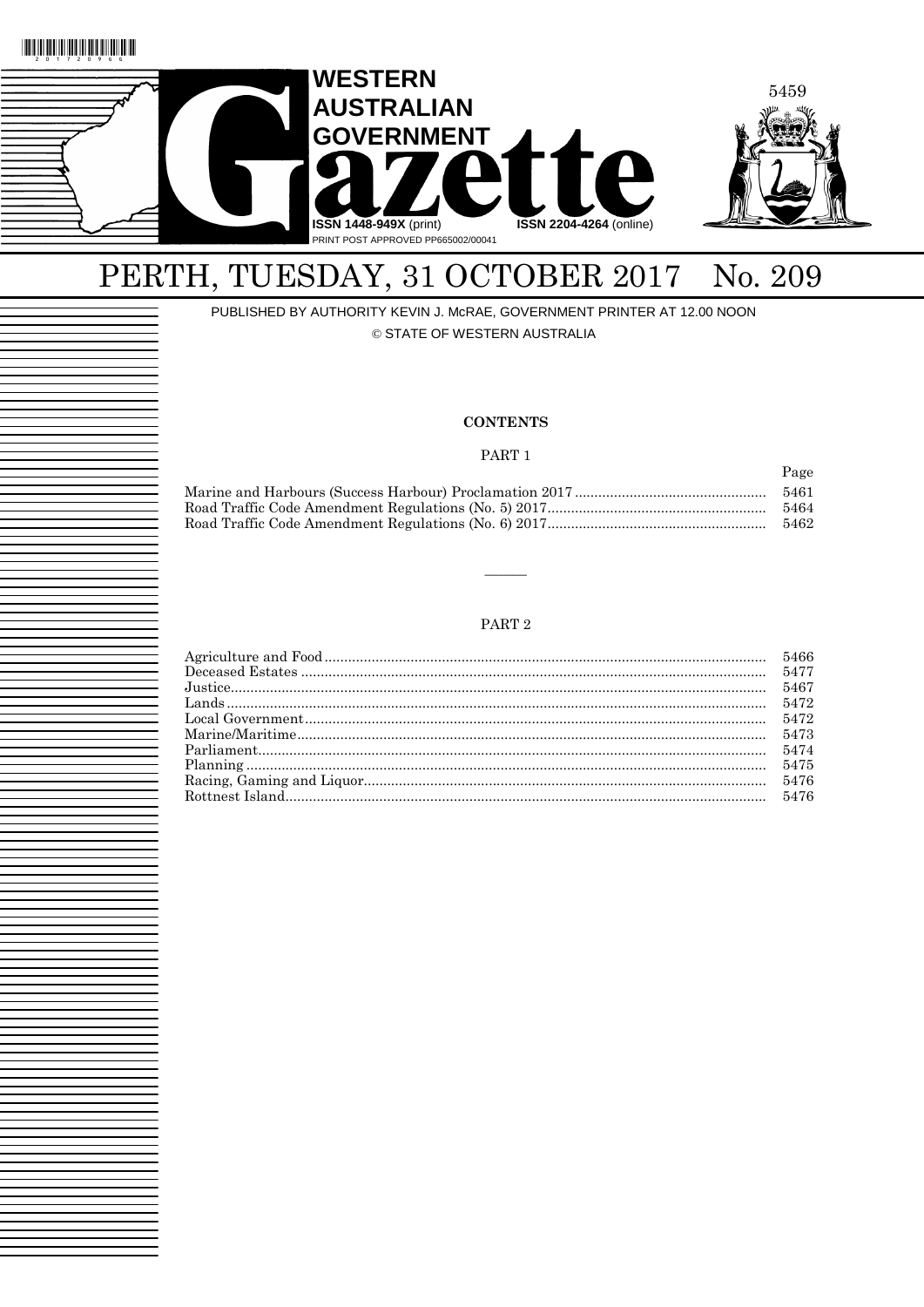# **IMPORTANT COPYRIGHT NOTICE**

© State of Western Australia

This work is copyright. Apart from any use as permitted under the *Copyright Act 1968*, no part may be reproduced by any process without written permission from the Attorney General for Western Australia. Inquiries in the first instance should be directed to the Government Printer, State Law Publisher, 10 William St, Perth 6000.

# **PUBLISHING DETAILS**

The Western Australian *Government Gazette* is published by State Law Publisher for the State of Western Australia on Tuesday and Friday of each week unless disrupted by Public Holidays or unforeseen circumstances.

Special *Government Gazettes* containing notices of an urgent or particular nature are published periodically.

The following guidelines should be followed to ensure publication in the *Government Gazette*—

- Material submitted to the Executive Council prior to gazettal will require a copy of the signed Executive Council Minute Paper.
- Copy must be lodged with the Sales and Editorial Section, State Law Publisher no later than 12 noon on Wednesday (Friday edition) or 12 noon on Friday (Tuesday edition)—

Email address: Postal address:

slp@dpc.wa.gov.au State Law Publisher Lower Ground Floor, 10 William St. Perth, 6000 Telephone: 6552 6000

- Inquiries regarding publication of notices can be directed to the Publications Officer on (08) 6552 6012.
- Lengthy or complicated notices should be forwarded early to allow for preparation. Failure to observe this request could result in the notice being held over.

If it is necessary through isolation or urgency to email or fax copy, confirmation is not required by post. *If original copy is forwarded later and published, the cost will be borne by the advertiser.*



# **GOVERNMENT GAZETTE**

# **PUBLISHING DETAILS FOR CHRISTMAS 2017 AND NEW YEAR HOLIDAY PERIOD 2018**

—————

**Publishing Dates Closing Dates and Times and Times for copy**

Friday, 29 December 2017 at 12 noon Wednesday, 27 December 2017 at **3 pm**

Friday, 5 January 2018 at 12 noon Wednesday, 3 January 2018 at 12 noon

There will be no *Gazette* published for Tuesday, 26 December 2017 and Tuesday, 2 January 2018.

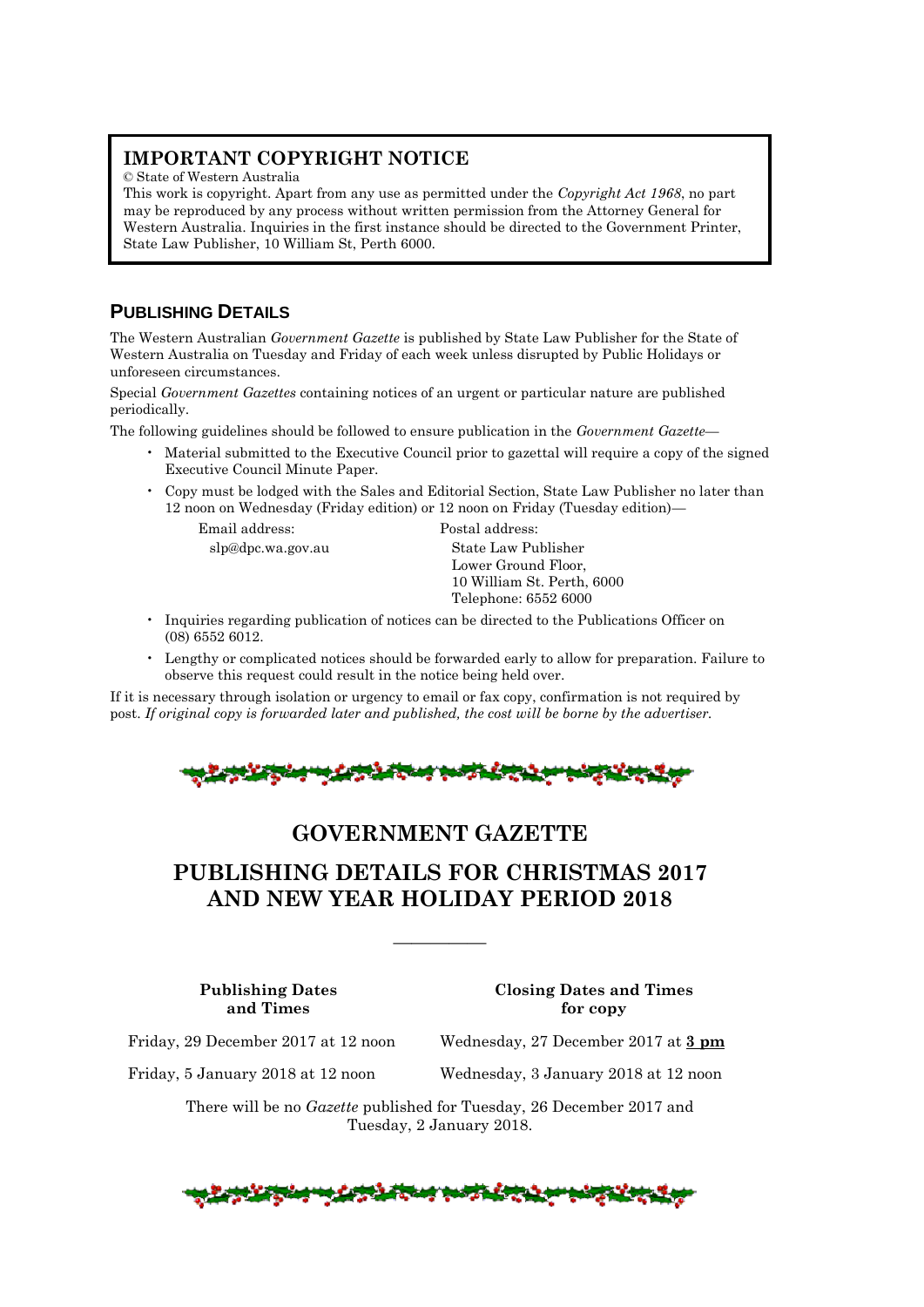# **— PART 1 —**

# **PROCLAMATIONS**

**AA101**

Marine and Harbours Act 1981

# **Marine and Harbours (Success Harbour) Proclamation 2017**

Made under the *Marine and Harbours Act 1981* section 9 by the Governor in Executive Council.

# **1. Citation**

This proclamation is the *Marine and Harbours (Success Harbour) Proclamation 2017*.

# **2. Commencement**

This proclamation comes into operation as follows —

- (a) clauses 1 and  $2$  on the day on which this proclamation is published in the *Gazette*;
- (b) the rest of the proclamation on the day after that day.

# **3. Terms used**

In this proclamation —

*Deposited Plan 242602* means the deposited plan of that number held by the Western Australian Land Information Authority established by the *Land Information Authority Act 2006*;

*The Minister for Transport* is the body corporate created under the *Marine and Harbours Act 1981* section 8(1).

# **4. Land, seabed and water vested in The Minister for Transport**

All that portion of land, seabed and water comprised in Lot 2008 and Lot 2009 on Deposited Plan 242602 is vested in The Minister for Transport.

# K. SANDERSON, Governor. L.S.

R. SAFFIOTI, Minister for Transport.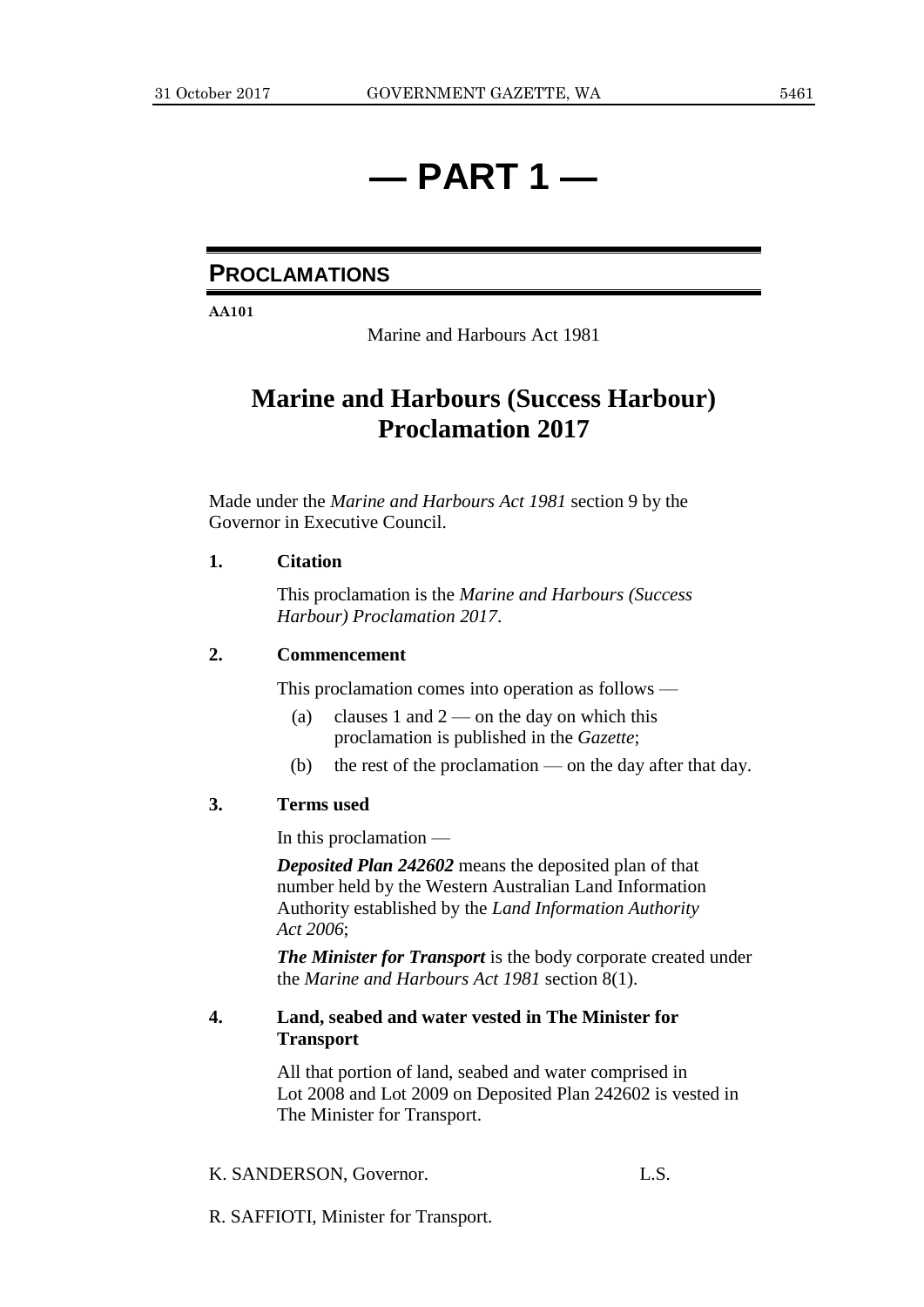# **TRANSPORT**

# **TN301**

Road Traffic Act 1974

# **Road Traffic Code Amendment Regulations (No. 6) 2017**

Made by the Governor in Executive Council.

# **1. Citation**

These regulations are the *Road Traffic Code Amendment Regulations (No. 6) 2017*.

# **2. Commencement**

These regulations come into operation as follows —

- (a) regulations 1 and  $2$  on the day on which these regulations are published in the *Gazette*;
- (b) the rest of the regulations on 30 November 2017.

# **3. Regulations amended**

These regulations amend the *Road Traffic Code 2000*.

# **4. Regulation 116 amended**

- (1) In regulation 116 delete "Where" and insert:
	- (1) Where
- (2) At the end of regulation 116 insert:
	- (2) Subregulation (1) is subject to regulations 120 and  $124A(5)$ .

# **5. Regulation 119 amended**

In regulation 119(2):

(a) in paragraph (c) delete "island." and insert:

island; or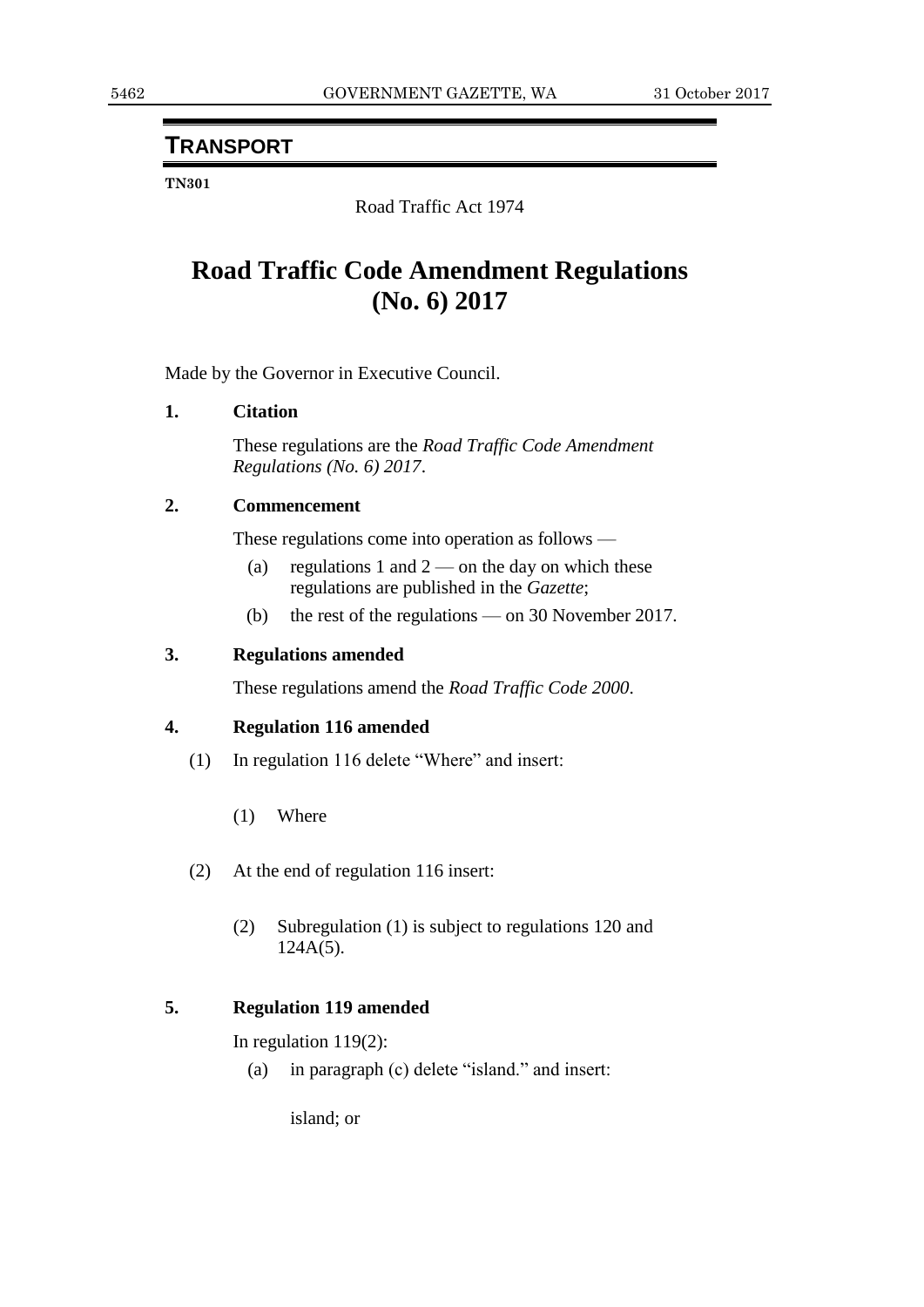- (b) after paragraph (c) insert:
	- (d) it is to comply with regulation 124A(1), in accordance with regulation 124A(5).

### **6. Regulation 124A inserted**

After regulation 124 insert:

### **124A. Keeping safe distance when passing bicycle**

(1) A driver of a motor vehicle passing to the right of a bicycle that is travelling on a road in the same direction as the vehicle must pass the bicycle at a safe distance from the bicycle.

Points: 4 Modified penalty: 8 PU

- (2) A safe distance from the bicycle is
	- (a) if the speed limit applicable to the length of road is not more than 60 km/h — a lateral distance of at least 1 m; or
	- (b) if the speed limit applicable to the length of road is more than 60 km/h — a lateral distance of at least 1.5 m.
- (3) For the purposes of subregulation (2), the lateral distance is measured between the following points —
	- (a) the furthest point to the left on the driver's vehicle or any projection from the vehicle (whether or not attached to the vehicle);
	- (b) the furthest point to the right on the bicycle.
- (4) For the purposes of subregulation  $(3)(b)$ 
	- (a) the following things are to be taken to be part of the bicycle —
		- (i) any bicycle trailer as defined in regulation 223(3) towed by the bicycle;
		- (ii) any basket or pannier bags attached to the bicycle or bicycle trailer;
		- (iii) the rider of the bicycle;
		- (iv) any passenger on the bicycle, in the bicycle trailer or on the bicycle trailer;

and

(b) a flag or stick (whether or not flexible) attached to and projecting sideways from the bicycle or any bicycle trailer is to be taken not to be part of the bicycle or bicycle trailer.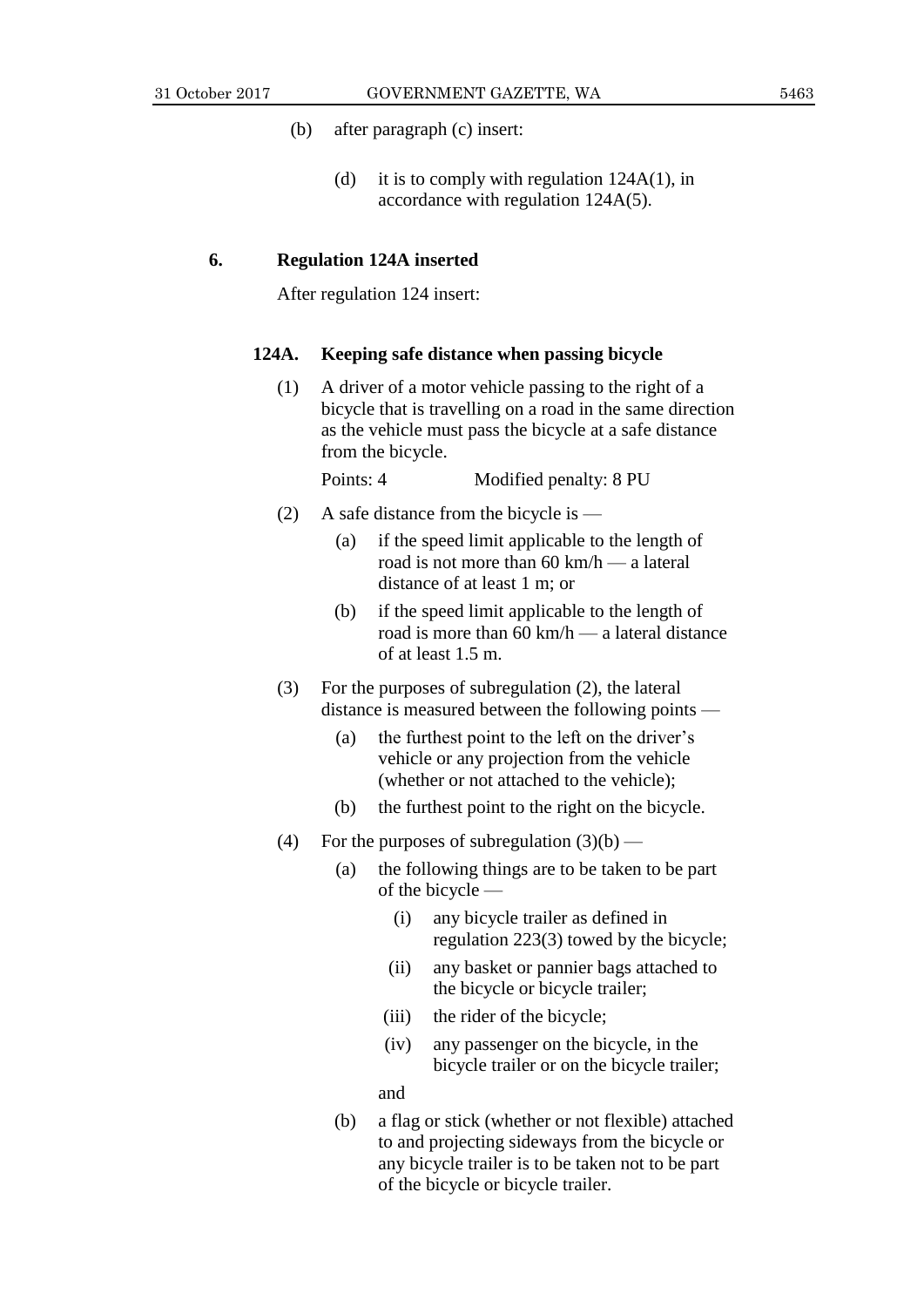- (5) A driver of a motor vehicle may, if it is necessary in order to comply with subregulation (1), do any of the following —
	- (a) if the driver is driving on a two-way carriageway without a dividing line or median strip — drive to the right of the centre of the carriageway, provided that the driver has a clear view of any approaching traffic and can do so safely;
	- (b) if the driver is driving on a two-way carriageway with a dividing line — drive to the right of the dividing line, provided that the driver has a clear view of any approaching traffic and can do so safely;
	- (c) drive on a dividing strip, or on or over a single continuous line or 2 parallel continuous lines, or on or over a painted island, provided that the driver has a clear view of any approaching traffic and can do so safely.

# **7. Regulation 127 amended**

After regulation 127(3)(a) insert:

(aa) the driver is driving a motor vehicle and is passing a bicycle in accordance with regulation 124A(5); or

R. NEILSON, Clerk of the Executive Council.

**TN302**

Road Traffic Act 1974

———————————

# **Road Traffic Code Amendment Regulations (No. 5) 2017**

Made by the Governor in Executive Council.

### **1. Citation**

These regulations are the *Road Traffic Code Amendment Regulations (No. 5) 2017*.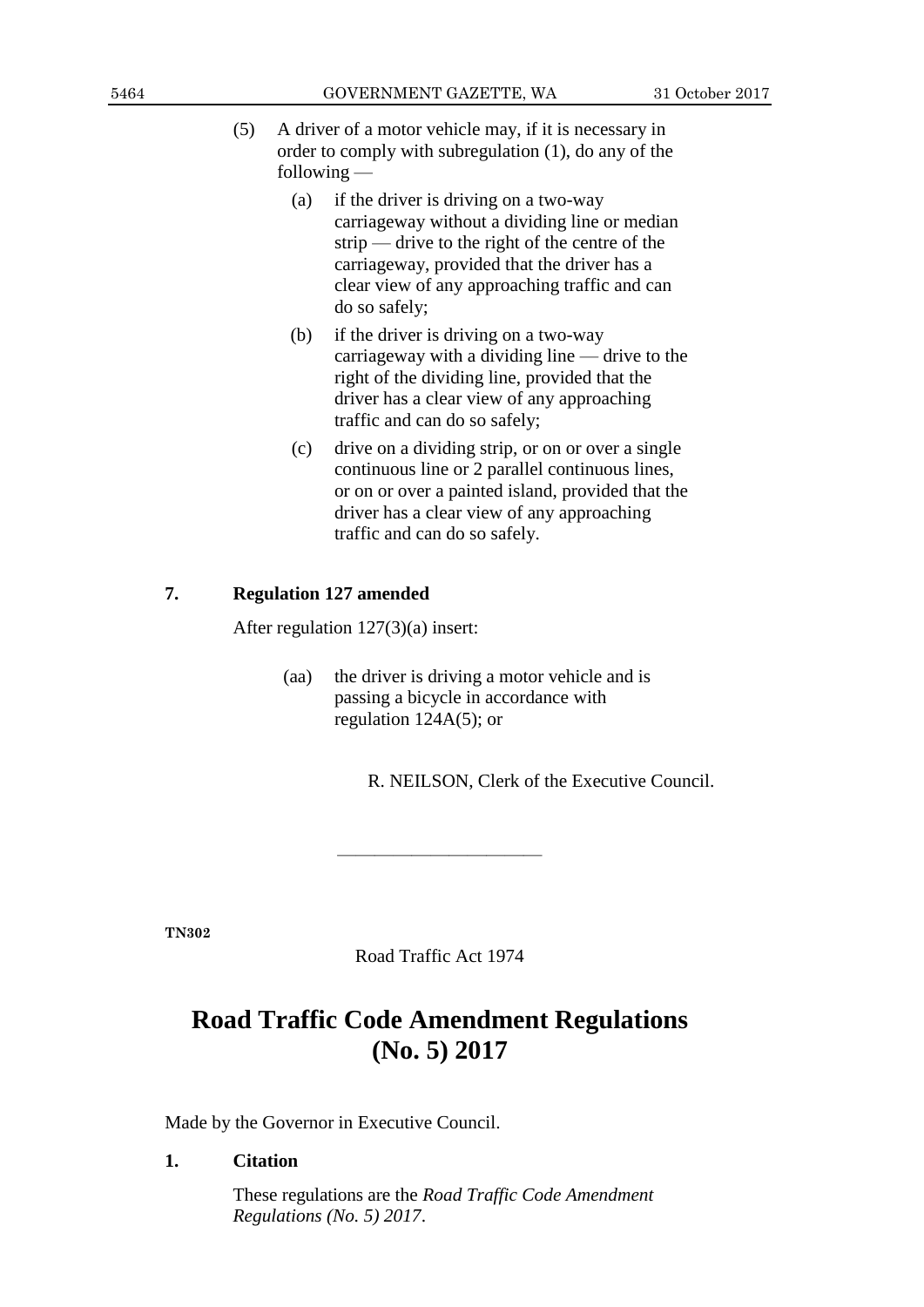# **2. Commencement**

These regulations come into operation as follows —

- (a) regulations 1 and  $2$  on the day on which these regulations are published in the *Gazette*;
- (b) the rest of the regulations on the day after that day.

# **3. Regulations amended**

These regulations amend the *Road Traffic Code 2000*.

# **4. Regulation 288B inserted**

After regulation 288A insert:

# **288B. Exemption for Main Roads incident response service**

The regulations specified in the Table do not apply to a person providing an incident response service on behalf of the Commissioner of Main Roads.

| 1 avit         |                |  |  |
|----------------|----------------|--|--|
| r. 12          | r. 20 to 22    |  |  |
| r. 24 to 27    | r. 30 to 33    |  |  |
| r. 41          | r. 44          |  |  |
| r. 69 to 73    | r. 76 to 78    |  |  |
| r. 92          | r. 96 and 97   |  |  |
| r. 99          | r. 108         |  |  |
| r. 111 to 113  | r. 115 to 120  |  |  |
| r. 125 to 127  | r. 129         |  |  |
| r. 131 to 137  | r. 140 to 162  |  |  |
| r. 164 to 181  | r. 194 to 201  |  |  |
| r. 203 and 204 | r. 253 and 254 |  |  |

———————————

**Table**

R. NEILSON, Clerk of the Executive Council.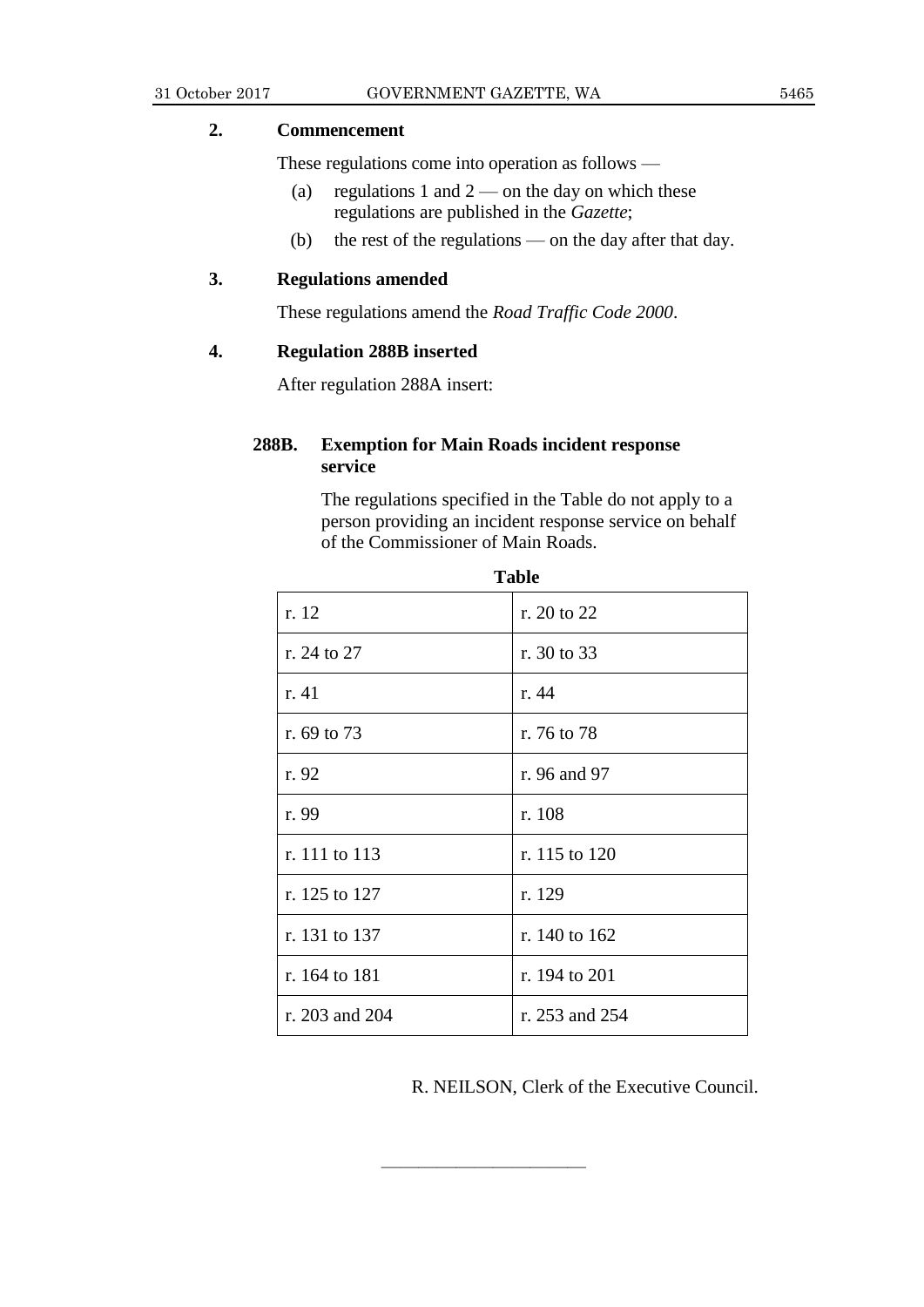# **— PART 2 —**

# **AGRICULTURE AND FOOD**

**AG401**

# **BIOSECURITY AND AGRICULTURE MANAGEMENT REGULATIONS 2013**

QUARANTINE AREA NOTICE

Bactericera Cockerelli (Tomato Potato Psyllid or TPP)

Perth Metropolitan Area and Other Specified Districts

1. Under regulation 60 of the *Biosecurity and Agriculture Management Regulations 2013*  (Regulations) the Perth metropolitan area, being the Perth Statistical Division according to the Australian Bureau of Statistics, together with the local government districts of Augusta-Margaret River (S), Beverley (S), Boddington (S), Boyup Brook (S), Bridgetown-Greenbushes (S), Brookton (S), Bunbury (C), Busselton (C), Capel (S), Carnamah (S), Chittering (S), Collie (S), Coorow (S), Cranbrook (S), Cuballing (S), Dandaragan (S), Dardanup (S), Denmark (S), Donnybrook-Balingup (S), Gingin (S), Harvey (S), Kojonup (S), Mandurah (C), Manjimup (S), Moora (S), Murray (S), Nannup (S), Narrogin (S), Northam (S), Pingelly (S), Plantagenet (S), Toodyay (S), Victoria Plains (S), Wagin (S), Wandering (S), Waroona (S), West Arthur (S), Wickepin (S), Williams (S) Woodanilling (S) and York (S) is declared to constitute a quarantine area until 31 June 2018.

2. This quarantine area is declared because the declared pest Tomato Potato Psyllid (TPP) (Bactericera cockerelli) is present or reasonably suspected to be present in or in the vicinity of the area.

3. Persons other than inspectors must not move, or cause or allow to be moved, any host plants produced within the quarantine area to a place within the local government districts of Ravensthorpe (S), Gnowangerup (S), Jerramungup (S), Irwin (S), Northampton (S), Carnarvon (S), Greater Geraldton (C), Chapman Valley (S), Wyndham-East Kimberley (S), Albany (C), Broomhill-Tambellup (S), Morawa (S), Shark Bay (S), Three Springs (S), Broome (S), Esperance (S) or Mingenew (S) except in accordance with—

- (a) this notice; or
- (b) an approval under regulation 67 of the Regulations; or
- (c) a general exemption under regulation 71 of the Regulations.

4. Host plants produced within the quarantine area are moved in accordance with this notice if the host plants are—

- prepared as required by (a) or (b) below with the treatment being completed no more than 36 hours prior to movement; and
- records of the treatment, together with details of transporters and consignees are kept.
- (a) For tomato, capsicum, chilli and eggplant plants—
	- Sprayed with 300mL/ha of the 18g/L active of abamectin (Permit # 14722) or 20mL/100L of the 250g/L active of bifenthrin (Permit # 9795); or
	- Sprayed with 40mL/100L of the 240g/L active of spirotetramat (Movento 240 SC label)\* and
	- 24 hours later, sprayed with 200mL/100L of the 225g/L active of methomyl. Note: DO NOT use methomyl in protected cropping situations, such as glasshouses, greenhouses, plastic houses, plastic tunnels or shadehouses
- (b) For host plant ornamentals and host plant nursery stock—
	- Sprayed with 25 mL product per 100 L of the 80g/L active of bifenthrin (APMVA Permit # 10043) or 50mL/100L to a maximum of 1.5L for 18g/L abamectin (the registered rate for two spotted mite on ornamentals); or
	- Sprayed with 40mL/100L of the 240g/L active of spirotetramat (APVMA permit #81707); and
	- 24 hours later, sprayed with 200mL/100L of the 225g/L active of methomyl (Permit # 82428). Note: DO NOT use methomyl in protected cropping situations, such as glasshouses, greenhouses, plastic houses, plastic tunnels or shade-houses.
- 5. If not prepared in accordance with clause 4 host plants may be moved from the quarantine area if prepared in an approved manner published on the department's website; or
	- certified by an inspector as having been prepared in accordance with the directions of an inspector.

6. Each person who is the owner or occupier of land in the quarantine area is taken to have been given a quarantine notice that applies to that land in the terms of this quarantine area notice.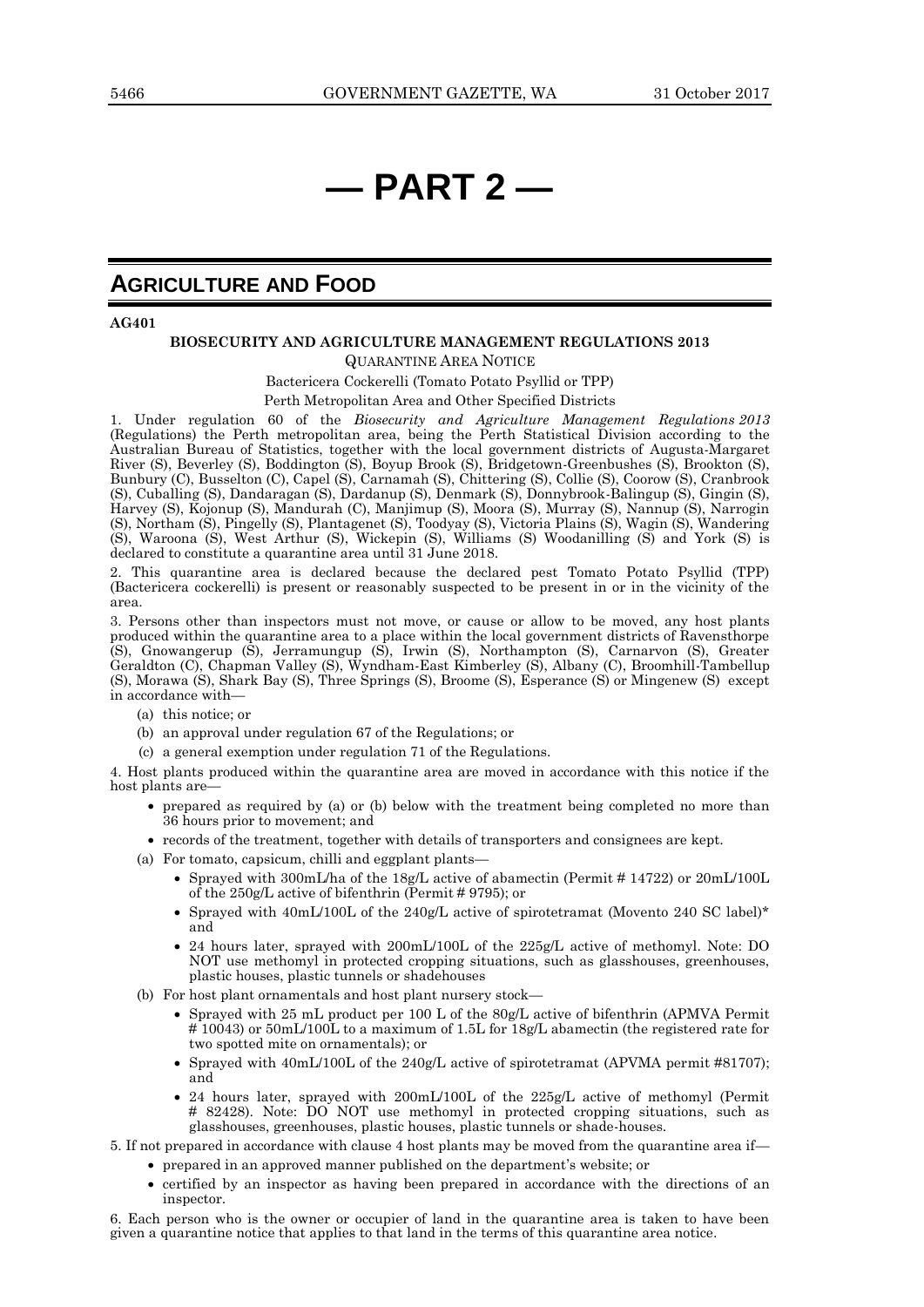7. Failure to comply with this quarantine area notice could result in a fine, the Director General taking remedial action under section 133 of the *Biosecurity and Agriculture Management Act 2007,* or both.

Tomato Potato Psyllid (TPP) Host Plants—

All plants in the Solanaceae and Convolvulaceae families, including but not limited to

| <b>Scientific Name</b>         | Example (common name)             |
|--------------------------------|-----------------------------------|
| Solanum tuberosum              | potato                            |
| Lycopersicon spp.              | tomato                            |
| Capsicum spp.                  | pepper, paprika, capsicum, chilli |
| Solanum melongena              | eggplant                          |
| Solanum betaceum               | tamarillo                         |
| Ornamental & weed Solanum spp. | nightshades, potato vine          |
| Physalis spp.                  | groundcherry                      |
| Lycium spp.                    | matrimony vine                    |
| Convolvulus spp.               | field bindweed                    |
| Ipomoea batatas                | sweet potato                      |

Note: For chemical treatments, all label and permit critical use comments and other comments/directions must be followed.

> MARK SWEETINGHAM, Acting Deputy Director General, Agriculture and Food Division, Department of Primary Industries and Regional Development, (Delegate of the Director General).

# **JUSTICE**

**JU401**

#### **PROFESSIONAL STANDARDS ACT 1997**

#### THE AUSTRALIAN PROPERTY INSTITUTE VALUERS LIMITED SCHEME

I, John Quigley MLA, Attorney General, pursuant to section 26 of the *Professional Standards Act 1997* (the Act), authorise the publication of the Instrument Amending the Australian property Institute Valuers Limited Scheme (the Scheme) submitted to me by the Professional Standards Council of New South Wales pursuant to the mutual recognition provisions of the New South Wales and Western Australian professional standards legislation. The Instrument is published with this authorisation and commences in accordance with section 27 of the Act.

Hon. JOHN QUIGLEY MLA, Attorney General.

Dated: 24 October 2017.

#### **PROFESSIONAL STANDARDS ACT 1994 (NSW)**

————

#### INSTRUMENT AMENDING THE AUSTRALIAN PROPERTY INSTITUTE VALUERS LIMITED SCHEME

#### **PREAMBLE**

A. The Australian Property Institute Valuers Limited ('APIV') is an occupational association.

B. The APIV Scheme ('Scheme') commenced on 1 September 2016.

C. This instrument of amendment is prepared pursuant to s 16A of the *Professional Standards Act 1994* (NSW) ('the Act') by APIV for the purposes of amending the Scheme.

D. This instrument of amendment is also prepared for the purposes of bringing about recognition of the Scheme as an interstate scheme under the *Professional Standards Act 2005* (Tas).

#### **AMENDMENTS TO THE SCHEME**

1. This instrument is prepared under the Act by the APIV whose business address is—

6 Campion street

DEAKIN ACT 2600

2. Subclause 1.2 is omitted and the following subclause is substituted—

- 1.2 The scheme is intended to operate in New South Wales, the Australian Capital Territory, the Northern Territory, Queensland, South Australia, Victoria, Western Australia and Tasmania.
- 3. Subclause 2.1 is omitted and the following subclause is substituted—
	- 2.1 The scheme applies to all members of the APIV. All members of the APIV are required to hold or have the benefit of a Professional Indemnity Insurance Policy against occupational liability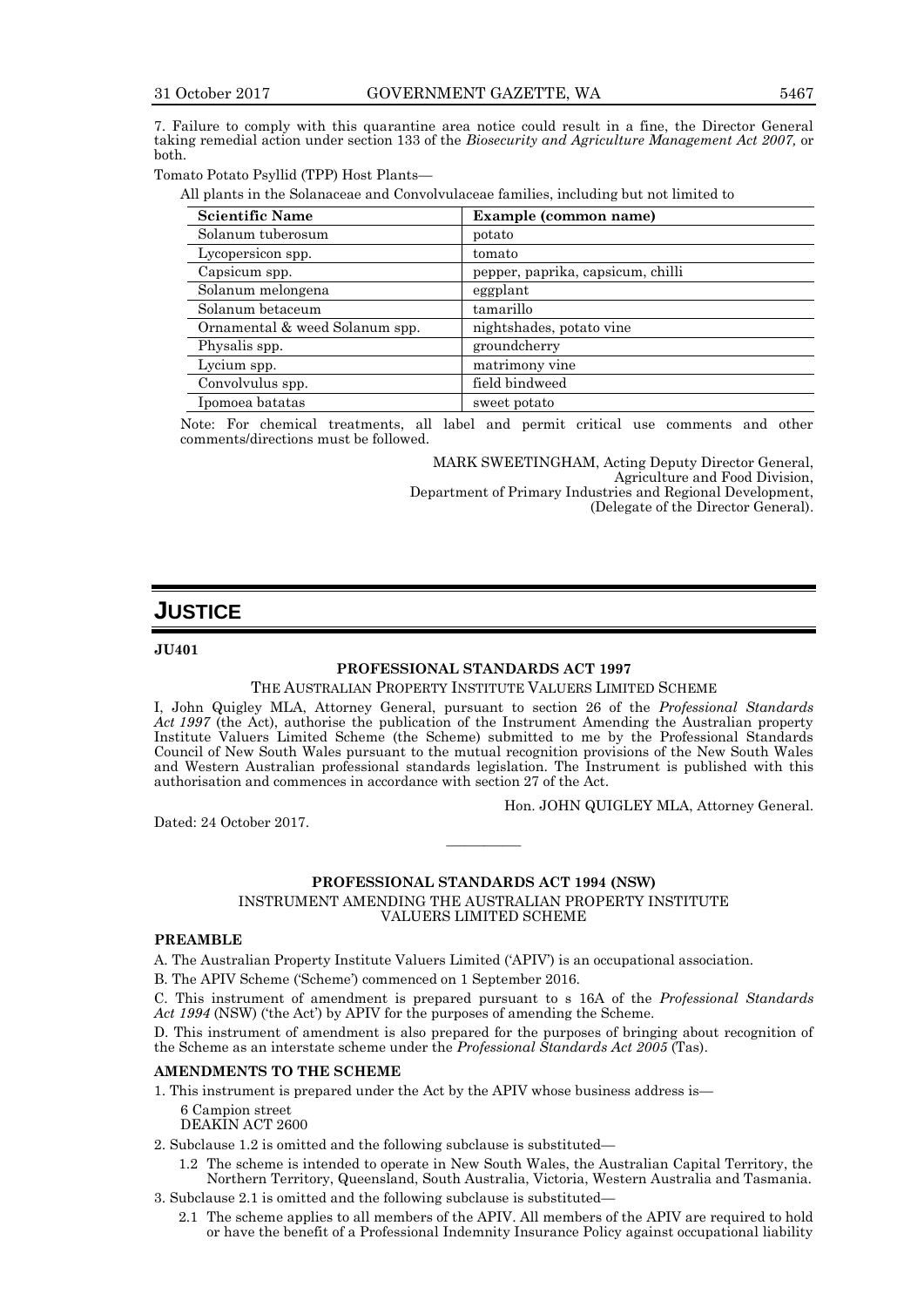that complies with the insurance standards of the APIV and the insurance requirements set out in Clause 3.2, unless exempted by the APIV.

4. Subclause 2.3 is omitted and the following subclause is substituted—

2.3 The APIV may, on application by a member to whom this scheme applies under Clause 2.1, exempt the member from the scheme.

#### **COMMENCEMENT**

5. This instrument, and the resulting Scheme, shall commence on the date which is 2 months after the date of its publication in the *Government Gazette* of New South Wales and the *Government Gazette* of Tasmania, whichever being the later.

————

*Amended 11 August 2017* 

#### **PROFESSIONAL STANDARDS ACT 1994 (NSW)**

#### THE AUSTRALIAN PROPERTY INSTITUTE VALUERS LIMITED SCHEME

#### **PREAMBLE**

A. The Australian Property Institute Valuers Limited (APIV) is an occupational association.

B. The APIV has made an application to the Professional Standards Council (PSC), constituted under the *Professional Standards Act 1994* (NSW) (the Act), for a scheme under the Act.

C. The scheme is prepared by the APIV for the purposes of limiting occupational liability to the extent to which such liability may be limited under the Act.

D. The APIV has furnished the PSC with a detailed list of the risk management strategies intended to be implemented in respect of its members and the means by which those strategies are intended to be implemented.

E. The APIV has furnished the PSC with APIV insurance standards with which members must comply for purposes of this scheme.

F: The scheme is intended to remain in force for five (5) years from its commencement unless, prior to that time, it is revoked, its operation ceases, or it is extended pursuant to Section 32 of the Act.

#### **THE AUSTRALIAN PROPERTY INSTITUTE VALUERS LIMITED SCHEME**

#### **1. Occupational association**

1.1. The Australian Property Institute Valuers Limited Scheme (the scheme) is a scheme under the Act prepared by the APIV whose business address is—

6 Campion Street, DEAKIN

ACT 2600

 $\overline{a}$ 

1.2. The scheme is intended to operate in New South Wales, the Australian Capital Territory, the Northern Territory, Queensland, South Australia, Victoria, Western Australia and Tasmania.

1.3. The scheme is intended to limit occupational liability by insurance arrangements pursuant to s21 of the Act. The relevant insurance arrangements are the APIV Insurance Standards.<sup>1</sup>

#### **2. Persons to Whom the Scheme Applies<sup>2</sup>**

2.1. The scheme applies to all members of the APIV. All members of the APIV are required to hold or have the benefit of a Professional Indemnity Insurance Policy against occupational liability that complies with the insurance standards of the APIV and the insurance requirements set out in Clause 3.2, unless exempted by the APIV.

2.2. This scheme also applies to all persons to whom the scheme applied under Clause 2.1 at the time of any act or omission giving rise to occupational liability.<sup>3</sup>

Occupational liability is defined in s4(1) of the Act to mean 'civil liability arising (in tort, contract or otherwise) directly or vicariously from anything done or omitted by a member of an occupational association acting in the performance of his or her occupation'. However, s5(1) of the Act provides that the Act does not apply to liability for damages arising from the death of or personal injury to a person, a breach of trust or fraud or dishonesty. [Note: All jurisdictions other than NSW and WA exclude a lawyer acting in a personal injury matter.] Section 5(2) of the Act also provides that the Act does not apply to liability which may be the subject of proceedings under Part 13 or 14 of the *Real Property Act 1900* (NSW)*.*

<sup>&</sup>lt;sup>1</sup> These are published on the API website at https://www.api.org.au/resources/apiv-limitation-of-liability-schemeresources.

<sup>2</sup> Sections 18 and 19 of the Act provide that if the scheme applies to a body corporate, the scheme also applies to each officer of the body corporate and if the scheme applies to a person, the scheme also applies to each partner of the person, and if the scheme applies to a person the scheme also applies to each employee of the person, provided that if such officer of the corporation or partner of the person or employee of the person is entitled to be a member of the same occupational association, such officer, partner or employee is a member of the occupational association. Section 20 provides that the scheme may also apply to other persons as specified in that section. Section 20A extends the limitation of liability of persons to whom the scheme applies by virtue of sections 18 to 20.

<sup>3</sup> For the purposes of the operation of the scheme in New South Wales, "occupational liability" has the same meaning as it has in the Act and excludes any liability which may not from time to time be limited pursuant to the Act. Similarly, for the purposes of the operation of the scheme in other jurisdictions in which it applies, "occupational liability" has the same meaning as it has in the corresponding legislation of those jurisdictions and excludes any liability which may not from time to time be limited pursuant to that legislation.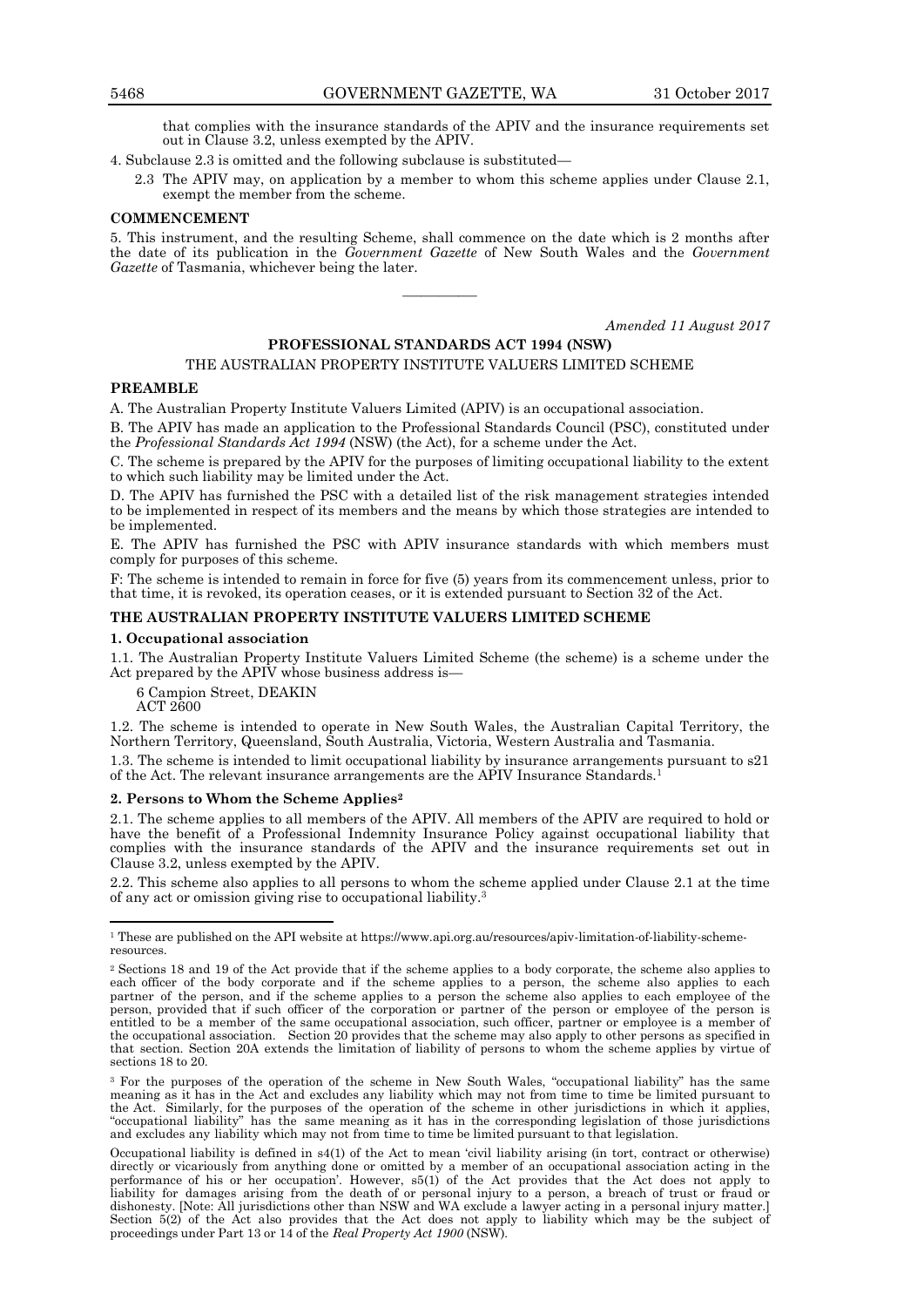2.3. The APIV may, on application by a member to whom this scheme applies under Clause 2.1, exempt the member from the scheme.

#### **3. Limitation of Liability**

3.1. This scheme only affects the liability for damages<sup>4</sup> arising from a single cause of action to the extent to which the liability results in damages exceeding \$1,000,000.

3.2. If a person or corporation, who or which was at the time of the act or omission giving rise to occupational liability, a person or corporation to whom this scheme applied and against whom a proceeding relating to occupational liability is brought, is able to satisfy the court that such person or corporation has the benefit of a Professional Indemnity Insurance Policy—

- (a) of a kind which complies with the APIV Insurance Standards,
- (b) insuring such person or corporation against the occupational liability to which the cause of action relates, and
- (c) under which the amount payable in respect of that occupational liability is not less than the monetary ceiling specified in the 4th column (entitled "Monetary Ceiling") of the table in Clause 3.3 of this scheme relating to the class of person and the kind of work to which the cause of action relates,

that person or corporation is not liable in damages in relation to that cause of action above the monetary ceiling specified in this scheme.

3.3. The monetary ceiling (maximum amount of liability) required for the purposes of limitation of liability under this scheme at the time at which the act or omission giving rise to the cause of action occurred is to be determined according to the following table—

| <b>Class</b>   | Description       | <b>Upper End Value</b>                 | Monetary Ceiling <sup>5</sup> |
|----------------|-------------------|----------------------------------------|-------------------------------|
|                | Category A Member | \$0.0 million to $<$ \$3.0 million     | \$1.0 million                 |
| $\overline{2}$ | Category B Member | \$3.0 million to $< $5.0$ million      | \$2.0 million                 |
| 3              | Category C Member | \$5.0 million to $\leq$ \$10.0 million | \$3.0 million                 |
|                | Category D Member | $$10.0$ million to < \$15.0 million    | \$4.0 million                 |
| 5              | Category E Member | $$15.0$ million to < $$40.0$ million   | \$5.0 million                 |
| 6              | Category F Member | $$40.0$ million $>$                    | \$10.0 million                |

3.4. Clause 3.2 only affects liability for damages arising from a single cause of action to the extent to which the liability in damages exceeding such amount as is specified in Clause 3.1.

3.5. This scheme limits the occupational liability in respect of a cause of action founded on an act or omission occurring during the period when the scheme was in force of any person to whom the scheme applied at the time the act or omission occurred.

3.6. This scheme does not limit the occupational liability of a member in the event the member does not have the benefit of a Professional Indemnity Insurance Policy in accordance with Clause 3.2 at the time the act or omission occurred.

#### **4. Conferral of discretionary authority**

4.1. Pursuant to section 24 of the Act, this scheme confers on the APIV a discretionary authority to specify, on application by a member to whom the scheme applies, in relation to that person a higher monetary ceiling (maximum amount of liability) not exceeding \$20 million, in relation to the person either in all cases or in any specified case or class or case.

#### **5. Definitions**

 $\overline{a}$ 

5.1. Relevant definitions for the purposes of the scheme are as follows—

"APIV" means the Australian Property Institute Valuers Limited.

- "APIV Insurance Standards" mean the insurance standards approved by the APIV.
- "Category A Member" means a person who is a member of the APIV to whom the scheme applies and who is—
	- (a) a sole trader whose Upper End Value is less than \$3 million;
	- (b) an individual or corporation who is a member of a partnership whose Upper End Value is less than \$3 million; or
	- (c) a corporation whose Upper End Value is less than \$3 million;
- "Category B Member" means a person who is a member of the APIV to whom the scheme applies and who is—
	- (a) a sole trader whose Upper End Value is \$3 million or more but less than \$5 million;
	- (b) an individual or corporation who is a member of a partnership whose Upper End Value is \$3 million or more but less than \$5 million; or
	- (c) a corporation whose Upper End Value is \$3 million or more but less than \$5 million;

<sup>4</sup> Damages as defined in section 4(1) of the Act means (a) damages awarded in respect of a claim or counter-claim or claim by way of set-off and (b) costs in or in relation to the proceedings ordered to be paid in connection with such an award (other than costs incurred in enforcing a judgment or incurred on an appeal made by a defendant), and (c) any interest payable on the amount of those damages or costs.

<sup>5</sup> Pursuant to the APIV Insurance Standards, there must be at least one automatic reinstatement where the policy limits the aggregate of claims.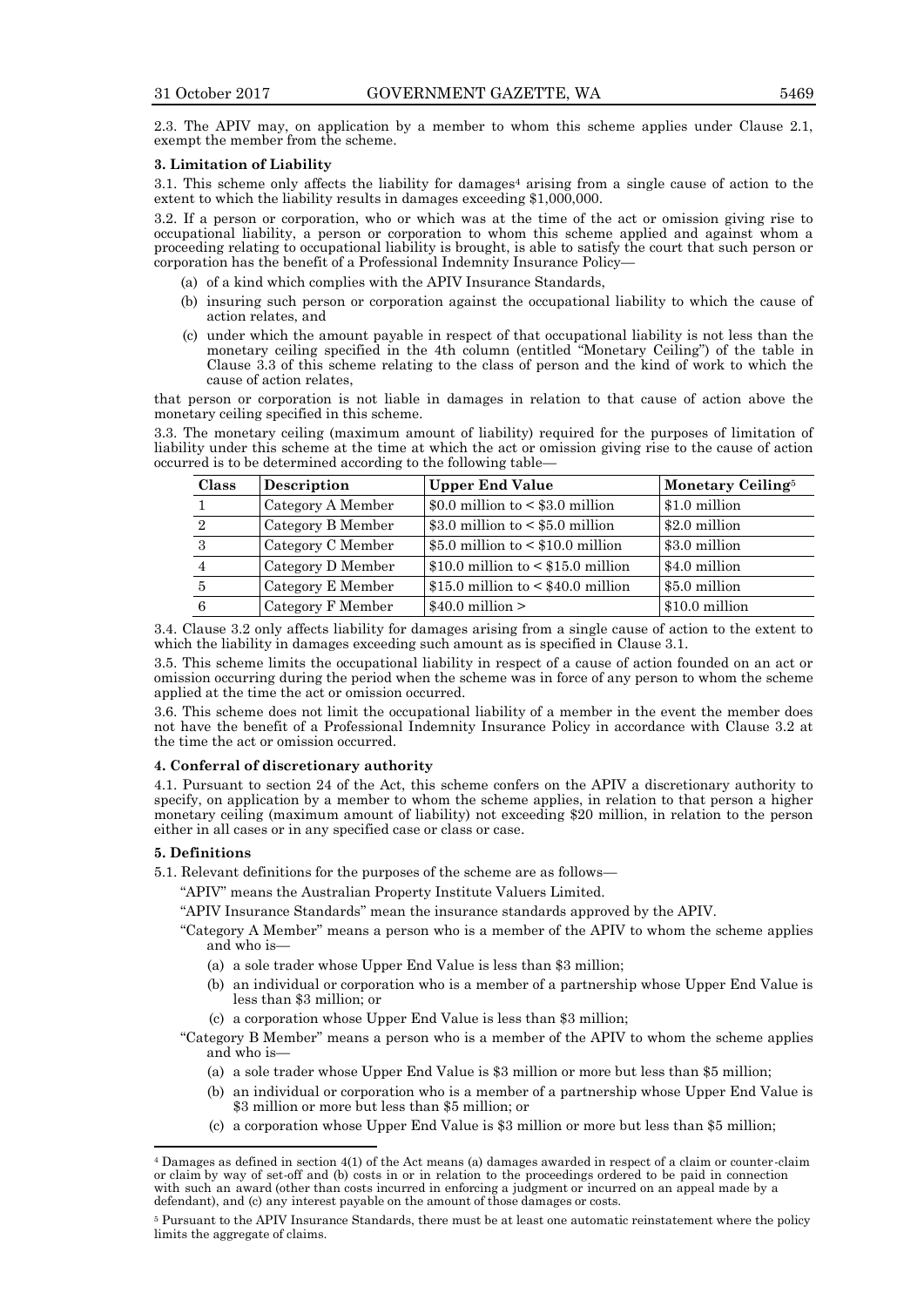"Category C Member" means a person who is a member of the APIV to whom the scheme applies and who is—

- (a) a sole trader whose Upper End Value is \$5 million or more but less than \$10 million;
- (b) an individual or corporation who is a member of a partnership whose Upper End Value is \$5 million or more but less than \$10 million; or
- (c) a corporation whose Upper End Value is \$5 million or more but less than \$10 million.

"Category D Member" means a person who is a member of the APIV to whom the scheme applies and who is—

- (a) a sole trader whose Upper End Value is \$10 million or more but less than \$15 million;
- (b) an individual or corporation who is a member of a partnership whose Upper End Value is \$10 million or more but less than \$15 million; or
- (c) a corporation whose Upper End Value is \$10 million or more but less than \$15 million.
- "Category E Member" means a person who is a member of the APIV to whom the scheme applies and who is—
	- (a) a sole trader whose Upper End Value is \$15 million or more but less than \$40 million;
	- (b) an individual or corporation who is a member of a partnership whose Upper End Value is \$15 million or more but less than \$40 million; or
	- (c) a corporation whose Upper End Value is \$15 million or more but less than \$40 million.
- "Category F Member" means a person who is a member of the APIV to whom the scheme applies and who is—
	- (a) a sole trader whose Upper End Value is \$40 million or more;
	- (b) an individual or corporation who is a member of a partnership whose Upper End Value is \$40 million or more; or
	- (c) a corporation whose Upper End Value is \$40 million or more.
- "most recent 12 month period" means the 12 months prior to the date and time of inception of the member's Professional Indemnity Insurance Policy.
- "Professional Indemnity Insurance Policy" means a policy of insurance that provides cover for the member in compliance with the APIV Insurance Standards.
- "the Act" means the *Professional Standards Act 1994* (NSW).
- "Upper End Value" means the highest valuation performed by the relevant member in the most recent 12 month period.

#### **6. Duration**

6.1 This scheme will commence on 1 September 2016 and will be in force for a period of five (5) years from the date of commencement.

6.2 In the event the scheme, or a Notice relating to the scheme, is published in the Gazette of any jurisdiction after the commencement date, the scheme will commence on such day 2 months after the date of its publication in that jurisdiction.

#### **7. Miscellaneous**

7.1 Notwithstanding anything to the contrary contained in this scheme, if in particular circumstances giving rise to occupational liability, the liability of any person who is subject to this scheme should be capped by both this scheme and also by any other scheme under Professional Standards legislation) whether of this jurisdiction or under the law of any other Australian state or territory) and if the amount of such caps should differ, then the cap on the liability of such person arising from such circumstances which is higher shall be the applicable cap.

————————————————————

**JU402**

#### **GUARDIANSHIP AND ADMINISTRATION ACT 1990** ARRANGEMENT

#### Western Australia and Northern Territory

This arrangement is made under section 44A of the *Guardianship and Administration Act 1990* (WA) on the 14th day of September 2017 between the Hon. Attorney General for the State of Western Australia and the Hon. Minister for Health for the Northern Territory.

The Hon. Attorney General for the State of Western Australia being satisfied that the *Guardianship of Adults Act 2016* (NT) relating to the guardianship of adults corresponds sufficiently with the *Guardianship and Administration Act 1990* (WA), it is agreed that guardianship orders made under the *Guardianship of Adults Act 2016* (NT) in respect of adult persons who enter Western Australia be recognised in Western Australia.

> Hon JOHN QUIGLEY, Attorney General for the State of Western Australia. Hon NATASHA FYLES, Minister for Health for the Northern Territory.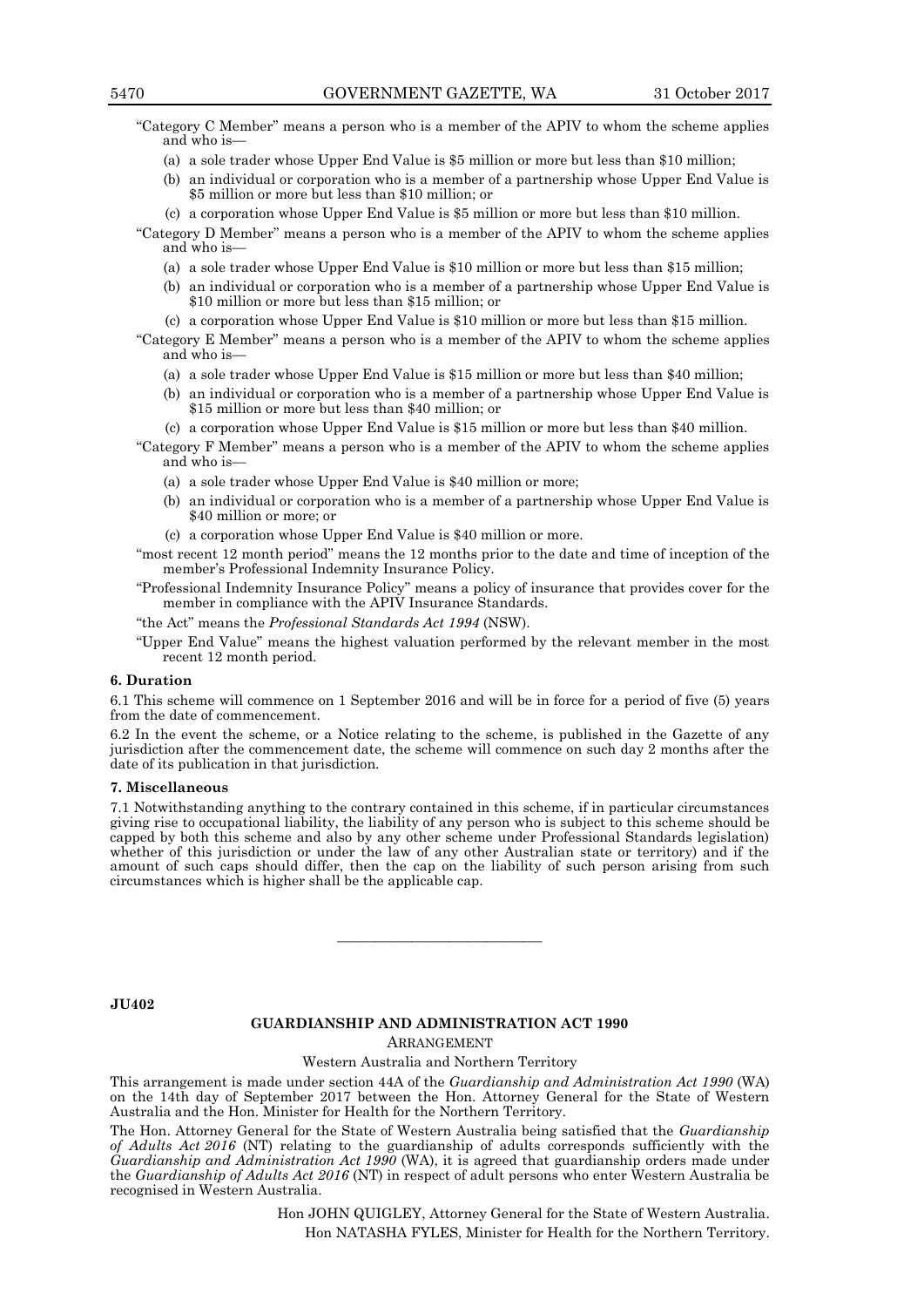#### **JU403**

#### **JUSTICES OF THE PEACE ACT 2004**

RESIGNATIONS

It is hereby notified for public information that the Minister has accepted the resignation of—

Mrs Rosemary Etherton of Banksia Grove

from the Office of Justice of the Peace for the State of Western Australia.

JOANNE STAMPALIA, A/Executive Director, Court and Tribunal Services.

**JU404**

#### **COURT SECURITY AND CUSTODIAL SERVICES ACT 1999** PERMIT DETAILS

 $\frac{1}{\sqrt{2}}$  ,  $\frac{1}{\sqrt{2}}$  ,  $\frac{1}{\sqrt{2}}$  ,  $\frac{1}{\sqrt{2}}$  ,  $\frac{1}{\sqrt{2}}$  ,  $\frac{1}{\sqrt{2}}$  ,  $\frac{1}{\sqrt{2}}$  ,  $\frac{1}{\sqrt{2}}$  ,  $\frac{1}{\sqrt{2}}$  ,  $\frac{1}{\sqrt{2}}$  ,  $\frac{1}{\sqrt{2}}$  ,  $\frac{1}{\sqrt{2}}$  ,  $\frac{1}{\sqrt{2}}$  ,  $\frac{1}{\sqrt{2}}$  ,  $\frac{1}{\sqrt{2}}$ 

Pursuant to section 54(1) (e) (f) and (h) of the *Court Security and Custodial Services Act 1999*, I hereby revoke the following Permit-

| Surname | <b>Other Name(s)</b> | Permit No. |
|---------|----------------------|------------|
| $\cos$  | David                | WLG-17032  |

ROD ALDERTON, Director Procurement and Contracted Services.

Date 11 October 2017.

#### **JU405**

# **COURT SECURITY AND CUSTODIAL SERVICES ACT 1999**

———————————

PERMIT DETAILS

Pursuant to section 54(1) (g) of the *Court Security and Custodial Services Act 1999*, I hereby revoke the following Permit—

| Surname | <b>Other Name(s)</b> | Permit No. |
|---------|----------------------|------------|
| Viros   | Mari Lou             | DCB03-114  |
| Smith   | Graham               | WLG-17092  |

ROD ALDERTON, Director Procurement and Contracted Services.

Date 13 October 2017.

**JU406**

# **COURT SECURITY AND CUSTODIAL SERVICES ACT 1999**

———————————

PERMIT DETAILS

Pursuant to section 54(1) (g) of the *Court Security and Custodial Services Act 1999*, I hereby revoke the following Permits—

| <b>Surname</b> | <b>Other Name(s)</b> | Permit No.   |
|----------------|----------------------|--------------|
| Halliwell      | Janice Tania         | BRS-170030   |
| Jane           | Kelvin Murray        | BRS-170032   |
| Lee            | Darrel Charles       | BRS-170074   |
| Kafer          | Kyna Lee             | BRS-170102   |
| Kim            | Michael              | BRS-170148-1 |
| McLean         | Gena Margaret        | BRS-170156-1 |
| McNamara       | Daryl James          | BRS-170157-1 |
| Pope           | Peter Donald         | BRS-170179-1 |
| Tarawhiti      | Joseph Tauhau        | BRS-170208-1 |
| Thorpe         | Courtney May         | BRS-170213-1 |
| Cameron        | Warren Derek         | BRS-170313-1 |
| McKenzie       | Morgan James         | BRS-170330-1 |
| Gibson         | Richard John         | BRS-170388-1 |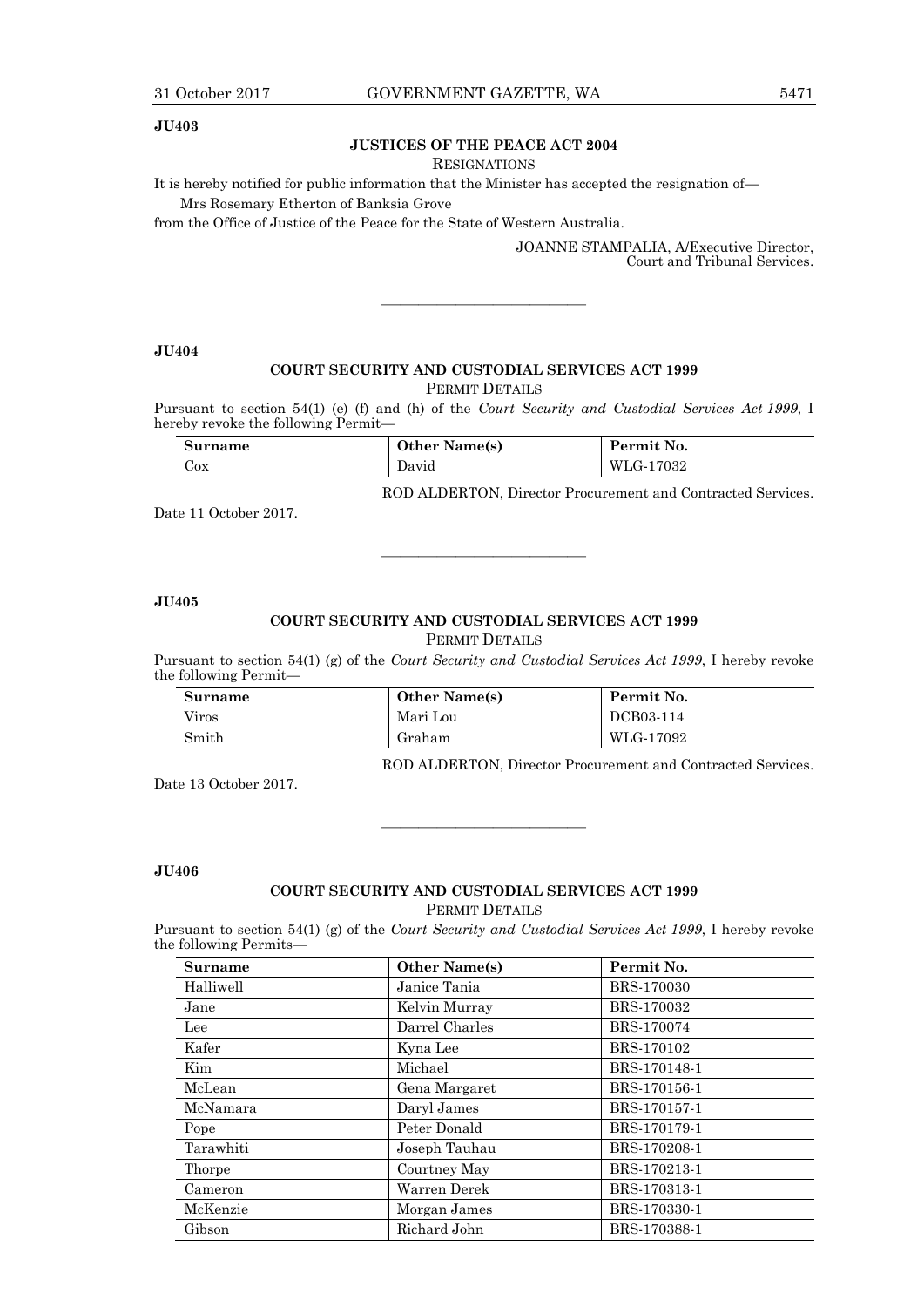5472 GOVERNMENT GAZETTE, WA 31 October 2017

| <b>Surname</b> | <b>Other Name(s)</b> | Permit No.   |
|----------------|----------------------|--------------|
| Hammond        | Marcus Bertram       | BRS-170439-1 |
| Gokulanathan   | Satish               | BRS-170440-1 |
| Flynn          | Bridget Ann          | BRS-170480   |
| Barndon        | Justin Phillip       | BRS-170483   |
| McBride        | Joanne Lee           | BRS-170493   |
| <b>Blottin</b> | Tracie Anne          | BRS-170416-1 |
| Clegg          | John Jeffrey         | BRS-170404-1 |

Date 25th October 2017.

ROD ALDERTON, Director Procurement and Contracted Services.

# **LANDS**

**LA401**

### **LICENSED SURVEYORS ACT 1909**

LAND SURVEYORS LICENSING BOARD

Appointments

The Governor in Executive Council, under Section 4 of the *Licensed Surveyors Act 1909* has appointed Paul James Asphar as a member to fill a vacancy of the Land Surveyors Licensing Board for the remainder of the term of office expiring on 31st December 2017.

> GRAEME HOLLOWAY, Secretary, Land Surveyors Licensing Board. www.lslb.wa.gov.au

# **LOCAL GOVERNMENT**

**LG501**

#### **BUSH FIRES ACT 1954**

*Shire of Narembeen*

BUSHFIRE NOTICE 2017/2018 SEASON

#### All owners and/or occupiers of land situated within Shire of Narembeen

As a measure to assist in the control of bush fires, or preventing the spread or extension of a bush fire which may occur, notice is hereby given to all owners and/or occupiers of land within the Shire of Narembeen that pursuant to the powers conferred in Section 33 of the *Bush Fires Act 1954*, works in accordance with the requisitions of this notice must be carried out before the 1st day of November in each year, or within 14 days of becoming the owner or occupier of land if after that date. All work specified in this Notice is to be maintained up to and including the 30th day of April in the following calendar year.

#### **Definitions**

*"*Town site land" means all land within the boundary of the Narembeen Townsite.

"Rural Land" means all land within the Narembeen District not defined as Townsite.

"Firebreak Period" means that time between the 1st day of November in any year until the 30th day of April in the year following.

"Firebreak" means ground from which flammable material has been removed and on which no flammable materials is permitted during the firebreak period.

All owners or occupiers of land within the Narembeen Shire shall have firebreaks during the firebreak period of the dimensions prescribed within this notice.

If it is considered impractical or undesirable to provide firebreaks as required by this notice, the approval of the Council must be obtained for any variation. Approval will only be granted up to or before the 15th day of October, and will not be granted unless prior consent of the appropriate Fire Brigade Officer has been obtained.

#### **Fire Breaks**

Rural Land—

Firebreaks 2.5 metres wide as follows—

 Immediately adjacent to and surrounding all cleared land subdividing all cleared land into areas no greater than 400 hectares. Surrounding each building, haystack, fuel dump or ramp.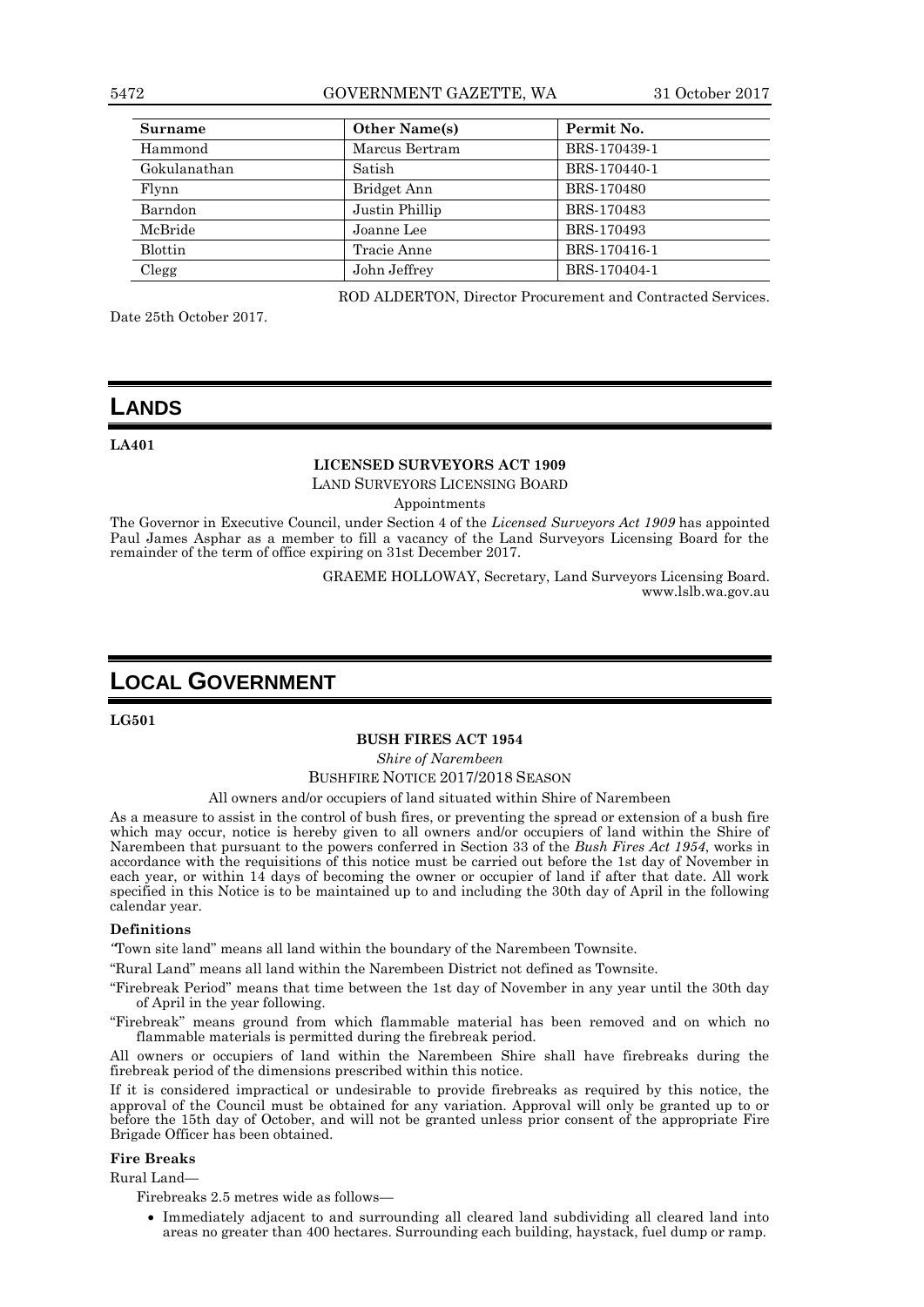Firebreaks 2.0 metres as follows—

- Vacant lots in excess of 1,025 sq metres.
- All lots containing less than 2,025 sq metres on boundaries and immediately surrounding all buildings.
- Remove all flammable material from fuel dumps or liquid fuel containers to a distance of 15 metres.

In addition to the requirements of this Notice, you may be required to carry out further works which are considered necessary by an Authorised Officer and specified by way of a separate written notice forwarded to the address of the owner/s as shown on the Shire of Narembeen rates record for the relevant land.

Take notice that pursuant to Section 33(4) of the *Bush Fires Act 1954*, where the owner and/or occupier of land fails or neglects to comply with the requisitions of this Notice within the times specified, the Shire of Narembeen may by its officers and with such servants, workmen and contractors, vehicles and machinery as the officers deem fit, enter upon the land and carry out the requisitions of this Notice which have not been complied with and pursuant to Section 33(5) of the *Bush Fires Act 1954*, the amount of any costs and expenses incurred may be recovered from you as the owner and or occupier of the land.

If the requirements of this Notice are carried out by burning, such burning must be in accordance with the relevant provisions of the *Bush Fires Act 1954*.

The penalty for failing to comply with this Notice is a fine not exceeding \$5000 and a person in default is also liable whether prosecuted or not to pay the costs of performing the work directed by this Notice if it is not carried out by the owner and/or occupier by the date required by this Notice.

By order of the Council.

CHRIS JACKSON, Chief Executive Officer, Shire of Narembeen.

18th October 2017.

# **MARINE/MARITIME**

**MA401**

#### **WESTERN AUSTRALIAN MARINE ACT 1982** SPEED RESTRICTED AREA—8 KNOTS

Esperance Bay

*Shire of Esperance*

Department of Transport, Fremantle WA, 31 October 2017.

Acting pursuant to the powers conferred by Section 67 of the *Western Australian Marine Act 1982*, I hereby cancel notice MA404 as published in the *Government Gazette* on 3 October 2014, and limit the speed of all motorised vessels to eight (8) knots within the following area(s)—

#### ESPERANCE BAY

Part 1—Those waters within 200 metres of the shore and west of a line through 33°50.191′S, 121°55.982′E (the end of the Bandy Creek Western Breakwater) and 33°50.271′S, 121°55.881′E (200 metres south-west) and north of a line through 33°51.051′S, 121°54.097′E (on the first groyne north of the Esperance Tanker Jetty) and 33°51.052′S, 121°54.209′E (200 metres eastward),

Part 2—Waters within 200 metres either side of the Esperance Tanker Jetty and extending out beyond the jetty to include an area bounded by a line from 33°51.158′S, 121°54.503′E to 33°51.236′S, 121°54.664′E (approximately 285 metres east-south-easterly); thence to 33°51.423′S, 121°54.533′E (approximately 400 metres south-south-westerly); thence to 33°51.345′S, 121°54.372′E (approximately 285 metres west-north-westerly); but excluding waters within 50 metres of the jetty and the area closed to motorised vessels to the east of the jetty,

Part 3—Waters bounded by the shore and a line starting at 33°52.164′S, 121°53.696′E (on the foreshore adjacent the port entry gates); thence to 33°52.144′S, 121°53.719′E (north-easterly approximately 50 metres); thence to 33°52.166′S, 121°53.809′E (east-south-easterly approximately 140 metres), thence to the Starboard Beacon No. 5 (approximately 33°52.007′S, 121°53.891′E, 320 metres north-north-easterly); thence due north to where this line meets a line 200 metres seaward of the foreshore at approximately 33°51.626′S, 121°53.891′E; thence along this 200 metre line to where it meets Part 2 and along the boundary of Part 2 to the shore but excluding the areas closed to motorised vessels south of the James Street Groyne.

All coordinates based on GDA 94.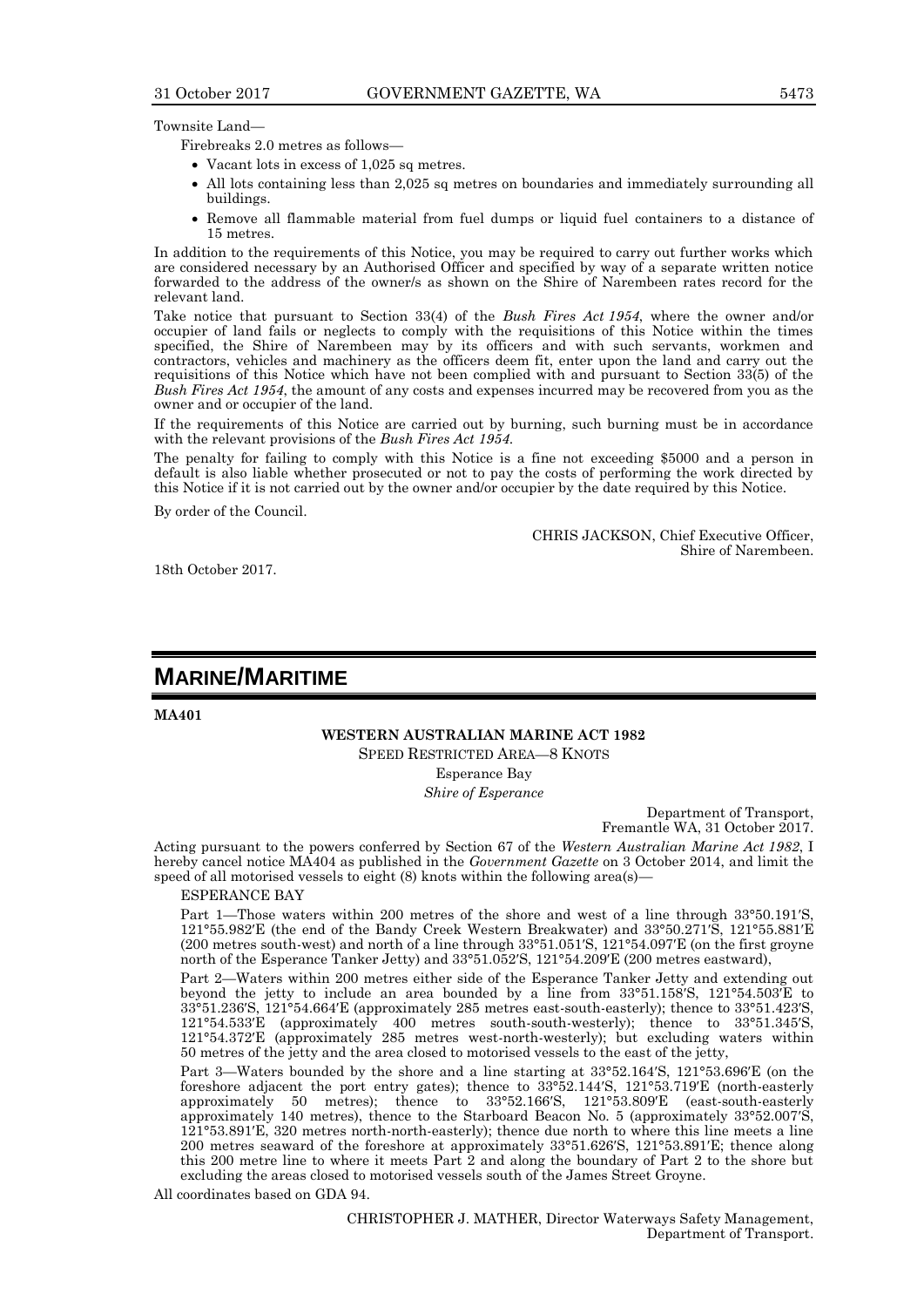#### **MA402**

#### **WESTERN AUSTRALIAN MARINE ACT 1982 NAVIGABLE WATERS REGULATIONS 1958** CLOSED WATERS ALL VESSELS

Prohibited Swimming Area Esperance Bay *Shire of Esperance*

Department of Transport,

Fremantle WA, 31 October 2017.

Acting pursuant to the powers conferred by Section 66 of the *Western Australian Marine Act 1982* and Regulation 10A (b) of the *Navigable Waters Regulations 1958*, I hereby close the following area of water to all vessels and prohibit swimming—

ESPERANCE TANKER JETTY

Those waters within 50 metres of the northern and southern sides of the Esperance Tanker Jetty including those waters directly under it and limited in the east by a line through 33°51.228′S, 121°54.454′E and 33°51.275′S, 121°54.421′E.

All coordinates based on GDA94.

CHRISTOPHER J. MATHER, Director Waterways Safety Management, Department of Transport.

**MA403**

# **WESTERN AUSTRALIAN MARINE ACT 1982 NAVIGABLE WATERS REGULATIONS 1958**

———————————

CANCELLATION OF WATER SKI AREA

Esperance Bay

*Shire of Esperance*

Department of Transport, Fremantle WA, 31 October 2017.

Acting pursuant to the powers conferred by Regulation 48A of the *Navigable Waters Regulations 1958*, I hereby cancel notice MA414 as published in the *Government Gazette* on 3 October 2014 referring to the following area of water until further notice—

ESPERANCE BAY: All those waters of Esperance Bay bounded by the shore and in the south by a line parallel to and 200 metres from the Esperance Tanker Jetty's northern edge commencing on the foreshore and continuing to 33°51.158S, 121°54.503E (in line with the end of the jetty and approximately 680 metres east south easterly); thence to 33°51.236S, 121°54.664E (approximately 285 metres east south easterly); thence to 33°50.191S, 121°55.982E (corresponding to the Bandy Creek West Breakwater Port Beacon and approximately 2.5 kilometres north easterly); but excluding those waters within 200 metres of the breakwater and waters within 200 metres of the shore between Bandy Creek and a line through 33°50.888S, 121°54.144E (the seaward end of the third groyne northward from the jetty tanker jetty) and 33°50.896S, 121°54.252E (approximately 200 metres easterly).

All coordinates based on GDA94.

CHRISTOPHER J. MATHER, Director Waterways Safety Management, Department of Transport.

# **PARLIAMENT**

#### **PA401**

#### PARLIAMENT OF WESTERN AUSTRALIA Royal Assent to Bill

It is hereby notified for public information that the Governor has Assented in the name and on behalf of Her Majesty the Queen, on the dates shown, to the undermentioned Act passed by the Legislative Council and the Legislative Assembly during the First Session of the Fortieth Parliament.

Constitution Amendment (Demise of the Crown) Act 2017 25 October 2017 9 of 2017

**Title of Act Date of Assent Act No.**

NIGEL PRATT, Clerk of the Parliaments.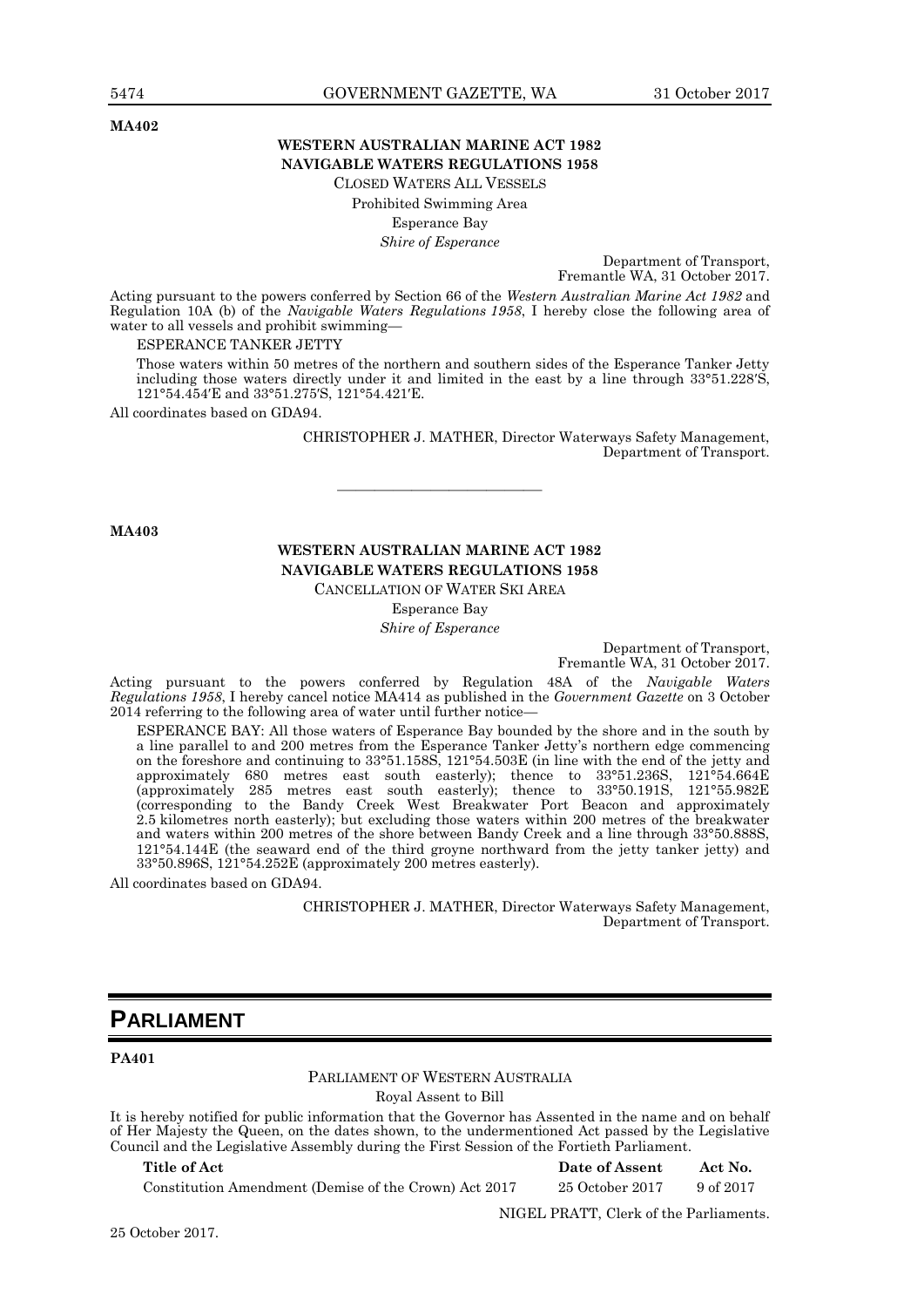# **PLANNING**

#### **PL401**

#### **PLANNING AND DEVELOPMENT ACT 2005**

AMENDMENT TO INSTRUMENT OF DELEGATION—POWERS OF OFFICERS

Notice of amendment to the Instrument of Delegation to committees of certain functions of the Western Australian Planning Commission, as gazetted on 16 October 2015 and as amended.

#### **Preamble**

Under section 16 of the *Planning and Development Act 2005* (the Act), the Western Australian Planning Commission (WAPC) may, by resolution published in the *Government Gazette*, delegate any function to a member, committee or officer of the WAPC or to a public authority or to a member or officer of a public authority.

In accordance with section 16 (4) of the Act, a reference in this instrument to a function or power of the WAPC includes and extends to, without limitation or restriction, any of the powers, privileges, authorities, discretions, duties and responsibilities vested in or conferred on the WAPC by the Act or any other written law as the case requires.

#### **Resolution under section 16 of the Act (delegation)**

On 25 October 2017 pursuant to section 16 of the Act, the WAPC resolved—

A. To amend the Instrument of Delegation 2012/02 Delegation to officers of certain powers and functions of the Western Australian Planning Commission as gazetted on 16 October 2015 (and as amended), as set out in Schedule 1 below.

> KERRINE BLENKINSOP, Secretary, Western Australian Planning Commission.

# ———— **Schedule 1**

#### **1. Instrument of delegation amended**

The amendments within this Schedule are to the Schedules set out in the Instrument of Delegation 2012/02—Delegation to officers of certain powers and functions of the Western Australian Planning Commission as gazetted on 16 October 2015, and as amended.

#### **2. Amendment to whole instrument**

Any reference to the titles "Assistant Director General, Perth and Peel Planning" or "Assistant Director General, Regional Planning" are to be read as a reference to the title of "Assistant Director General, Land Use Planning."

#### **3. Amendments to clauses in Schedule 8 (page 4178)**

The titles "Chairman of the WAPC" and "Director General" are inserted into Column 2 of Schedule 8 for clauses 8.1—8.9

#### **4. Amendment to clauses in Schedules 6, 7 and 8**

- (a) Clauses 6.7 (on page  $4176$ ) and 7.9 (on page  $4177$ ) are amended as follows–
	- i. The title "Directors, Perth and Peel Planning" is added to column 2; and
	- ii. The words "Must consult with the Chairman before exercising this delegation" are deleted.
- (b) Clause 8.11 (on page 4179) is amended as follows
	- i. The title "Directors, Regional Planning" is added to column 2; and
	- ii. The words "Must consult with the Chairman before exercising this delegation" are deleted.

**PL402**

#### **PLANNING AND DEVELOPMENT ACT 2005**

———————————

APPROVED DISTRICT PLANNING SCHEME AMENDMENT

*City of Wanneroo*

District Planning Scheme No. 2—Amendment No. 155

Ref: TPS/1958

It is hereby notified for public information, in accordance with section 87 of the *Planning and Development Act 2005* that the Minister for Planning approved the City of Wanneroo District Planning Scheme amendment on 18 October 2017 for the purpose of—

1. Rezoning Lot 9340 Hickory Road, Quinns Rock from 'Public Use' to 'Residential R30' and amending the Scheme Map accordingly.

> T. ROBERS, Mayor. D. SIMMS, Chief Executive Officer.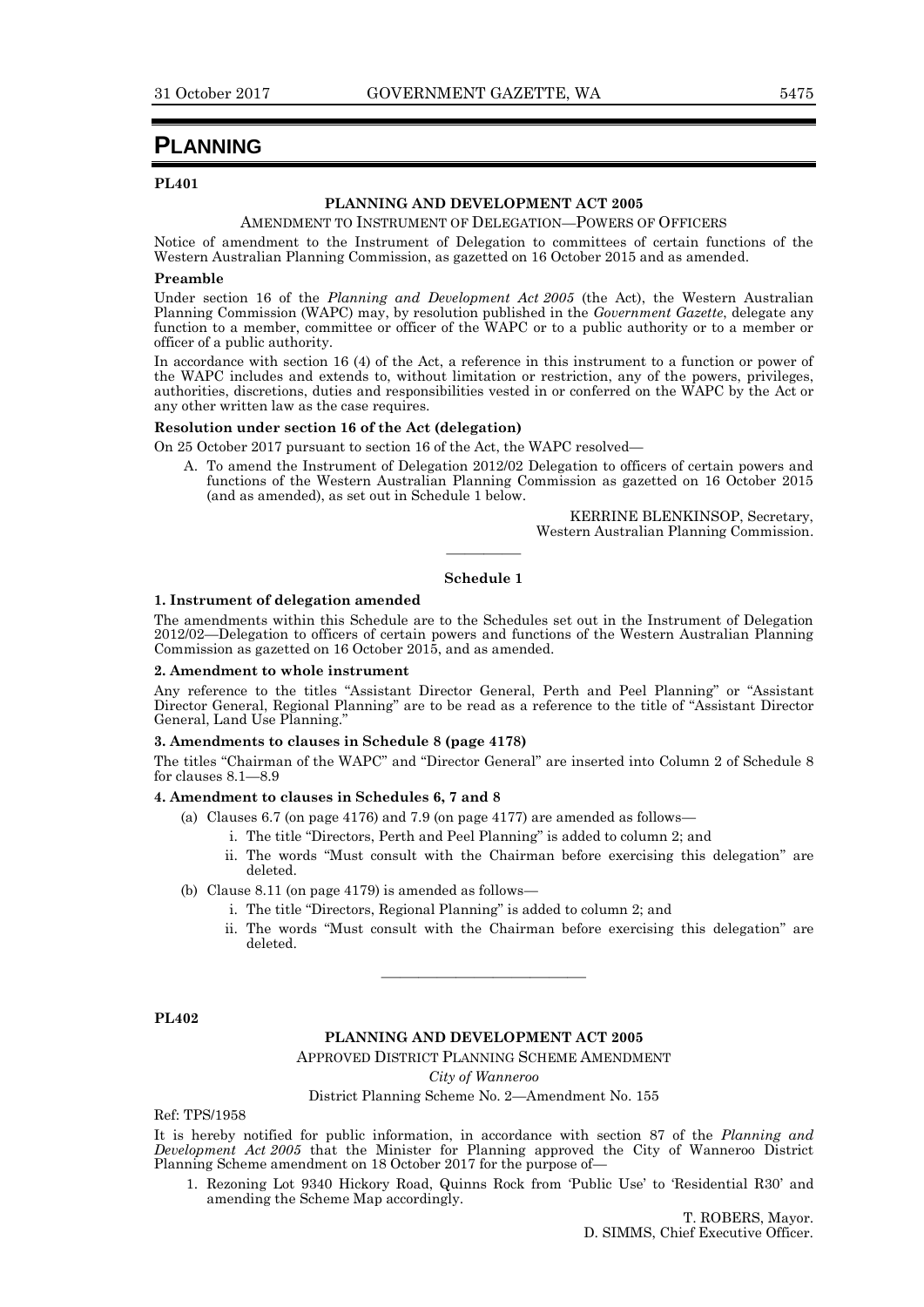# **RACING, GAMING AND LIQUOR**

#### **RA401**

#### **LIQUOR CONTROL ACT 1988**

LIQUOR APPLICATIONS

The following are applications received under the *Liquor Control Act 1988* (the Act) and required to be advertised.

Any person wishing to obtain more details about any application, or about the objection process, should contact Racing, Gaming and Liquor, Level 2, Gordon Stephenson House, 140 William Street, Perth, Telephone: (08) 6551 4888, or consult a solicitor or relevant industry organisation.

| App. No.   | Applicant                               | Nature of Application                                                                                                                                                                          | Last Date<br>for<br>Objections |
|------------|-----------------------------------------|------------------------------------------------------------------------------------------------------------------------------------------------------------------------------------------------|--------------------------------|
|            | APPLICATIONS FOR THE GRANT OF A LICENCE |                                                                                                                                                                                                |                                |
| A000242769 | QT Hotels and<br>Resorts Pty Ltd        | Application for the grant of a Special<br>Facility—Bed and Breakfast, Reception<br>Centre, Room Service, Tourism licence in<br>respect of premises situated in Perth and<br>known as QT Perth. | 30/11/2017                     |
| A000246295 | City of Kalgoorlie-<br>Boulder          | Application for the grant of a Special<br>Facility—Sports Arena licence in respect<br>of premises situated in Kalgoorlie and<br>known as KCGM Sporting Pavilion.                               | 30/11/2017                     |
| A000247601 | Ledge Point<br>Country Club Inc         | Application for the grant of a Tavern<br>licence in respect of premises situated in<br>Ledge Point and known as Ledge Point<br>Country Club Inc.                                               | 26/11/2017                     |

This notice is published under section 67(5) of the Act.

Dated: 27 October 2017.

DIRECTOR OF LIQUOR LICENSING.

# **ROTTNEST ISLAND**

**RX401**

#### **ROTTNEST ISLAND REGULATIONS 1988**

TEMPORARY NOTICE TO MARINERS

Closure of Waters to Boating

Thomson Bay, Rottnest Island

Special Event 11 and 12 November 2017

Acting pursuant to the powers conferred by Regulation 38B of the *Rottnest Island Regulations 1988*, the Rottnest Island Authority hereby closes the following waters to all vessels, excluding bona fide emergency and authorised vessels—

Saturday 11 November 2017—0800hrs to 1300hrs

Sunday 12 November 2017—1100hrs to 1700hrs

#### **Thomson Bay**

All the waters within 48 metres of the shoreline, from south of the Hotel Jetty extending in a southerly direction 551 metres. The seaward side of the boundary is bounded by the following moorings: TB120, TB123, TB149, TB344, TB174, TB183, TB182, TB280, TB347, TB041, TB042, TB090 and TB303.

Tenders (max vessel length 3.75m) are permitted to cross over the closed waters when safe to do so to gain access to the foreshore but not transit along closed waters.

Vessels are permitted to secure to the above mooring providing they do not swing into the closed waters during the specified times.

During the specified times a number of swimming races will be conducted as part of the "Sufferfest 2017" and these restrictions have been introduced to assist in achieving swimmer safety.

A number of event patrol vessels will be monitoring the area to ensure compliance and safety.

Mariners are advised to navigate with caution and maintain a safe clearance when transiting this area.

MICHELLE REYNOLDS, A/Executive Director, Rottnest Island Authority.